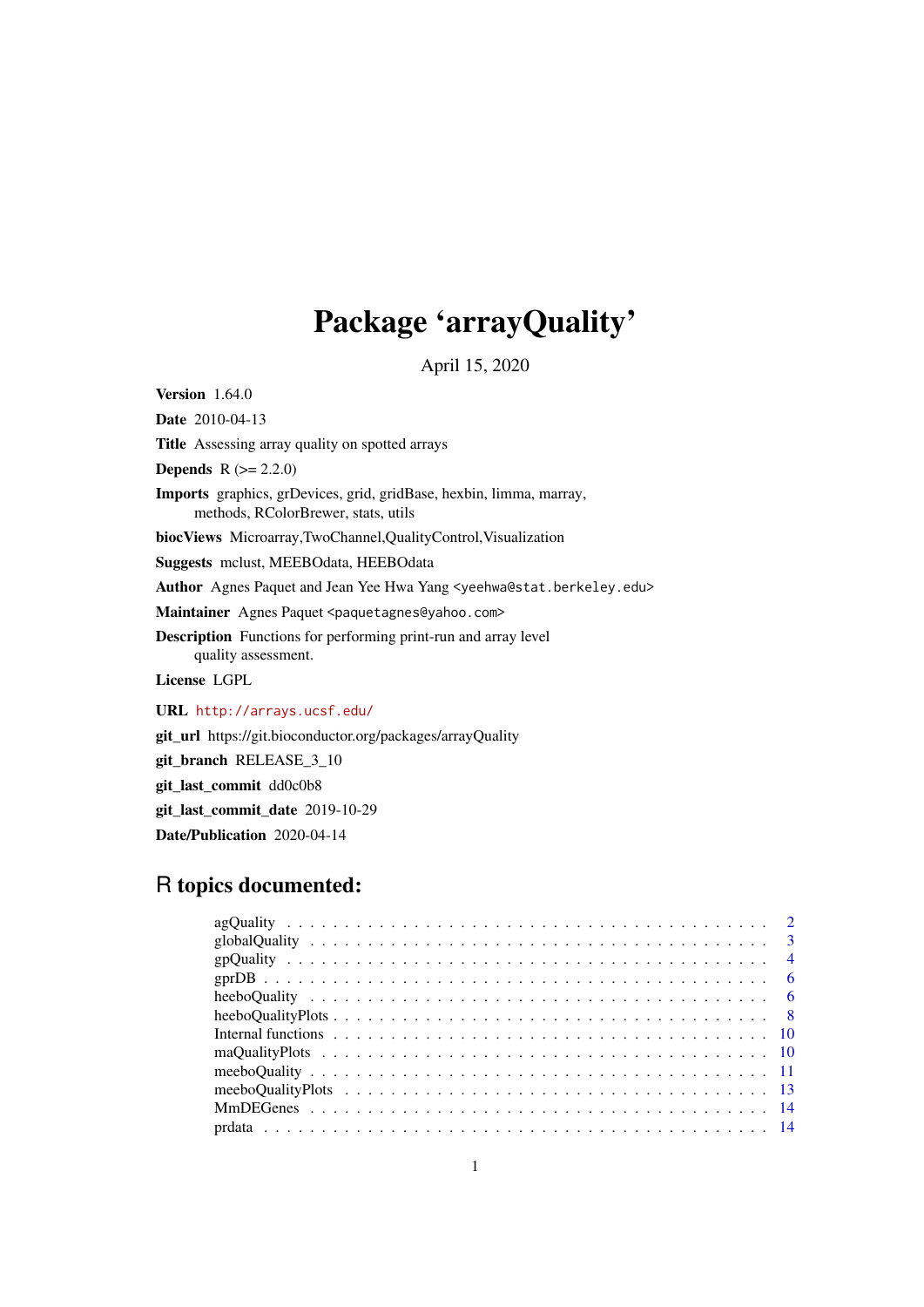### <span id="page-1-0"></span>2 ag $\Omega$  and  $\Omega$  against  $\Omega$  and  $\Omega$  against  $\Omega$  against  $\Omega$  against  $\Omega$  against  $\Omega$

<span id="page-1-1"></span>agQuality *Diagnostic plots and comparative boxplots for general hybridization, Agilent format*

### Description

This component provides qualitative diagnostic plots and quantitative measures for assessing general hybridization quality. All results are displayed in a HTML report. Agilent format only.

### Usage

```
agQuality(fnames = NULL, path = ".", organism = c("Mm", "Hs"),compBoxplot = TRUE, reference = NULL, controlMatrix = agcontrolCode,
controlId = c("ProbeName"), output = FALSE, resdir = ".", dev= "png", DEBUG = FALSE,...)
```

| fnames        | A "character" string naming the input files.                                                                                                                                                                                             |
|---------------|------------------------------------------------------------------------------------------------------------------------------------------------------------------------------------------------------------------------------------------|
| path          | A "character" string representing the data directory. By default this is set to the<br>current working directory (".").                                                                                                                  |
| organism      | A "character" string naming the organism genome printed on the array, either<br>"Mm" or "Hs". By default, organism is set to "Mm". It is used to retrieve the<br>corresponding reference tables.                                         |
| compBoxplot   | Logical. If set to 'FALSE', only qualitative diagnostic plots will be plotted.<br>agQuality ouput will be limited to a diagnostic plot by file and a marrayRaw<br>object.                                                                |
| reference     | A matrix resulting from globalQuality, to be used as reference table to compare<br>slides. If 'NULL', the default table corresponding to organism will be used. See<br>details for more information.                                     |
| controlMatrix | A character matrix of n by 2 columns. The first column contains a few regu-<br>lar expression of spotted probe sequences and the second column contains the<br>corresponding control status. By default, is it set to be agcontrol Code. |
| controlId     | Character string. Name of the column of the file used to define controls.                                                                                                                                                                |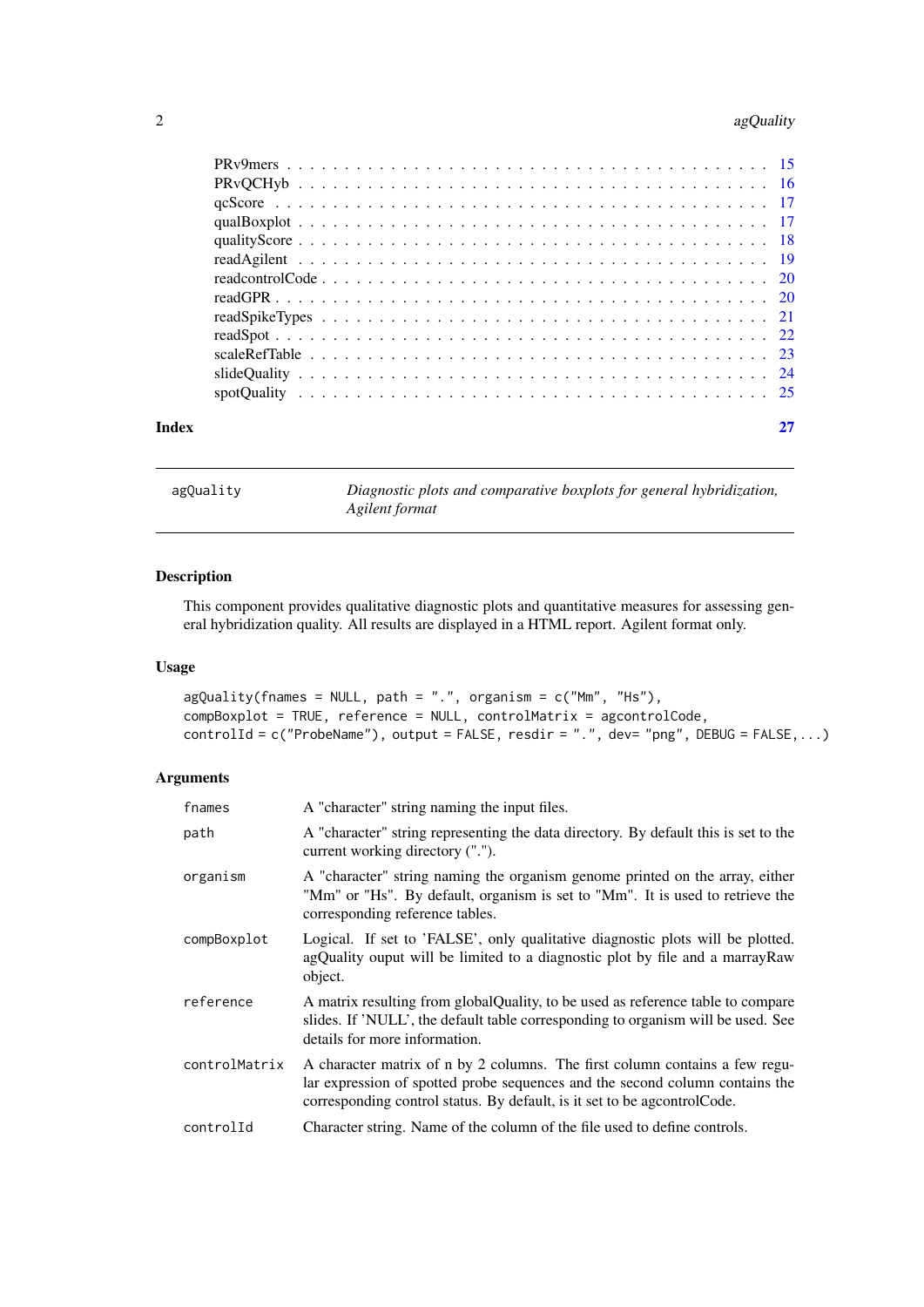### <span id="page-2-0"></span>globalQuality 3

| output       | Logical. If 'TRUE', normalized M values corresponding to the input Agilent<br>files and quality measures are printed to a file.                     |
|--------------|-----------------------------------------------------------------------------------------------------------------------------------------------------|
| resdir       | A "character" string representing the directory where the results will be saved.<br>By default, this is set to the current working directory ("."). |
| dev          | A "character" string naming the graphics device. This will take arguments<br>"png", "jpeg" and "ps" only. By default, dev is set to "png".          |
| <b>DEBUG</b> | If 'TRUE', debug statements are printed.                                                                                                            |
| $\ddotsc$    | Additional arguments.                                                                                                                               |

### Details

agQuality returns 2 plots for each Agilent files passed as argument. The first one is a qualitative diagnostic plot, a quick visual way to assess slide quality. The second one is a comparative boxplot: each quality control measure is compared to the range obtained for a database of 'good' slides used as reference. You can use your own set of references created using globalQuality passed in the arguments "reference", or use the reference QC values stored in the datasets MmReferenceDB and HsReferenceDB. All results and quality scores are gathered in a HTML report. For more details about the QC measures and the plots, please refer to the online manual.

### Value

A list of 2 elements:

| mraw    | A marray Raw object created from the input files.            |
|---------|--------------------------------------------------------------|
| quality | A matrix containing Quality Control measures for all slides. |

### Author(s)

Agnes Paquet

### See Also

[globalQuality](#page-2-1), [qualBoxplot](#page-16-1), [readAgilent](#page-18-1)

#### Examples

example

<span id="page-2-1"></span>globalQuality *Quality measures for general hybridization.*

#### Description

This function provides Quality Control measures for GenePix, Spot and Agilent format files. It is used to create a table of measures to be used as reference in gpQuality, spotQuality or agQuality.

### Usage

```
globalQuality(fnames = NULL, path = ".", organism = c("Mm", "Hs"),
output = FALSE, result = ".", DEBUG = FALSE, inputsource = "readGPR", controlId="ID", ...
```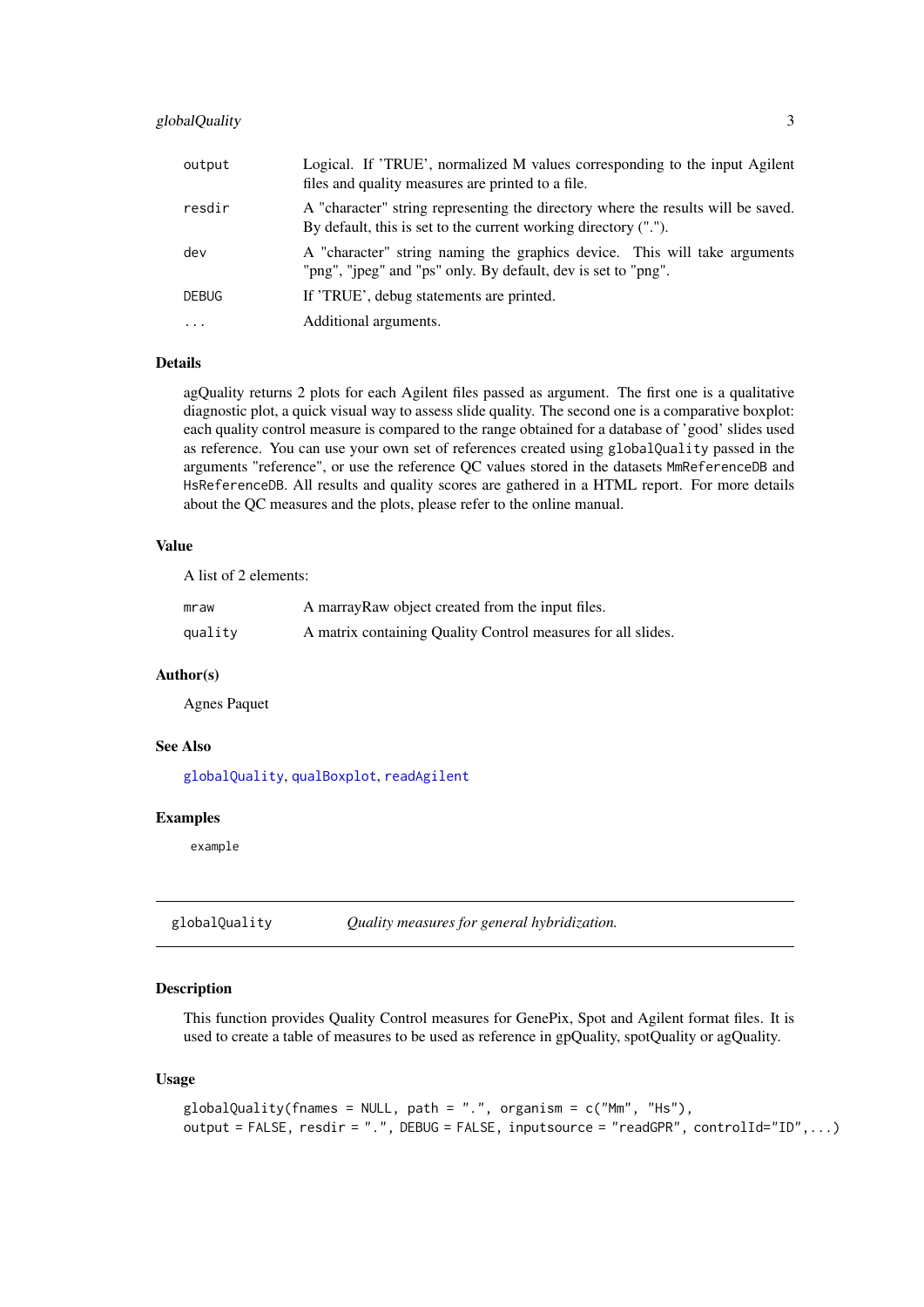#### <span id="page-3-0"></span>Arguments

| fnames       | A "character" string naming the input files.                                                                                                                                                                                                                                                                     |
|--------------|------------------------------------------------------------------------------------------------------------------------------------------------------------------------------------------------------------------------------------------------------------------------------------------------------------------|
| path         | a "character" string representing the data directory. By default this is set to the<br>current working directory (".").                                                                                                                                                                                          |
| organism     | A "character" string naming the organism genome printed on the array, either<br>"Mm" or "Hs". By default, organism is set to "Mm". It is used to retrieve the<br>corresponding reference tables.                                                                                                                 |
| output       | Logical. If 'TRUE', the quality measures are printed to a file.                                                                                                                                                                                                                                                  |
| resdir       | A "character" string representing the directory where the results will be saved.<br>By default, this is set to the current working directory (".").                                                                                                                                                              |
| <b>DEBUG</b> | If 'TRUE', debug statements are printed.                                                                                                                                                                                                                                                                         |
| inputsource  | A "character" string providing the name of the function to use to read the input<br>files. It should be inputsource = "readGPR" for GenePix format files, input-<br>source $=$ "readSpot" for Spot files, or inputsource $=$ "readAgilent" for Agilent<br>format. By default, 'inputsource' is set to "readGPR". |
| controlId    | Character string. Name of the column of the gpr file used to define controls.                                                                                                                                                                                                                                    |
| $\ddots$     | additional arguments                                                                                                                                                                                                                                                                                             |
|              |                                                                                                                                                                                                                                                                                                                  |

### Value

A matrix of Quality Control measures, each column representing a different input slide.

#### Author(s)

Agnes Paquet

#### See Also

[gpQuality](#page-3-1), [slideQuality](#page-23-1), [MmReferenceDB](#page-5-1), [readGPR](#page-19-1), [readSpot](#page-21-1), [readAgilent](#page-18-1)

### Examples

```
datadir <- system.file("gprQCData", package="arrayQuality")
if (interactive())
reference <- globalQuality(fnames="9Mm137.gpr", path=datadir, organism="Mm")
```
<span id="page-3-1"></span>gpQuality *Diagnostic plots and comparative boxplots for general hybridization*

### Description

This component provides qualitative diagnostic plots and quantitative measures for assessing general hybridization quality. All results are displayed in a HTML report. GenePix format only.

#### Usage

```
gpQuality(fnames = NULL, path = ".", organism = c("Mm", "Hs"),
compBoxplot = TRUE, reference = NULL, controlMatrix = controlCode,
controlId = c("ID", "Name"), output = FALSE, resdir = ".", dev= "png",
val=c("maM", "maA"), DEBUG = FALSE,...)
```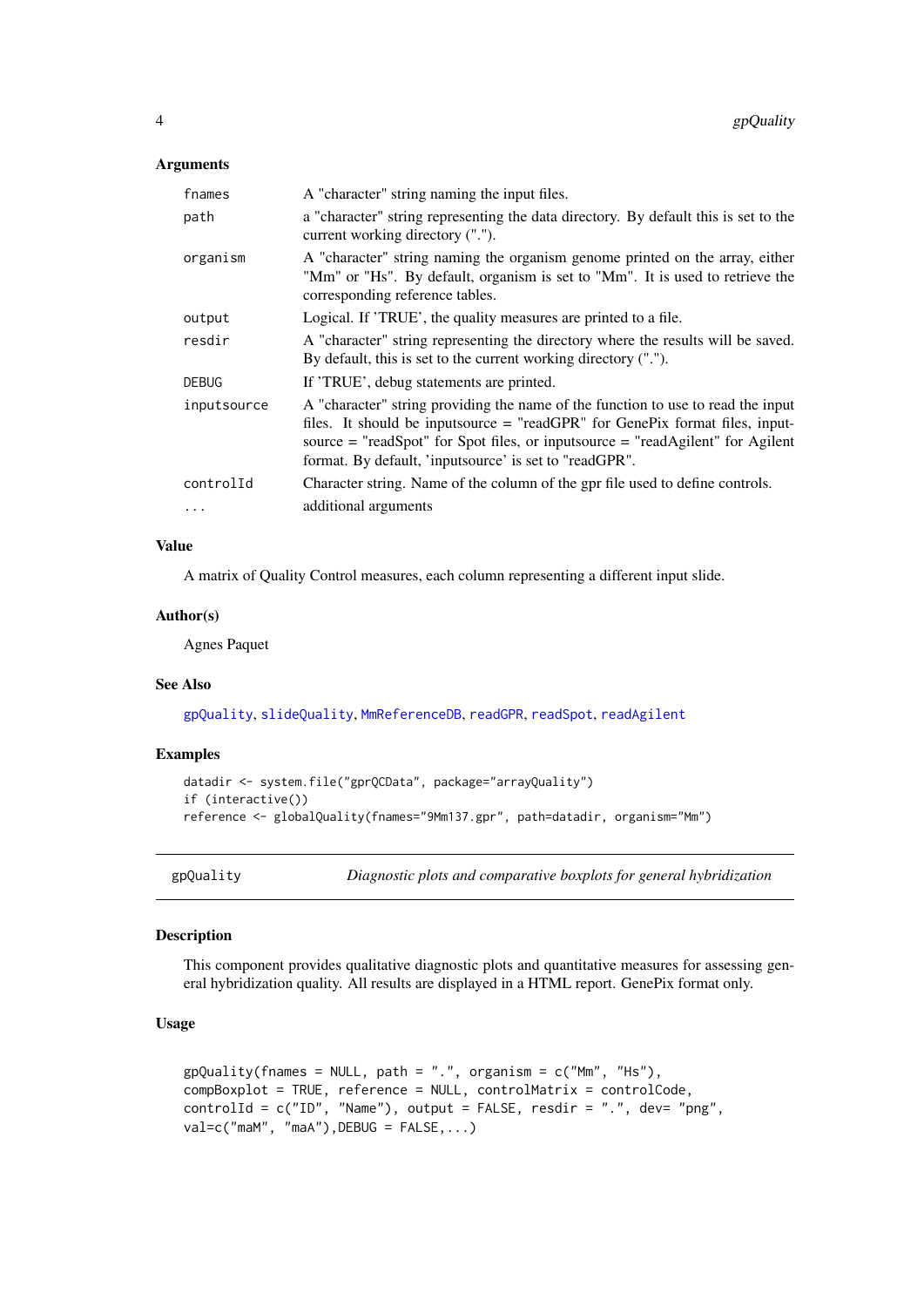### gpQuality 5

### Arguments

| fnames        | A "character" string naming the input files.                                                                                                                                                                                                  |
|---------------|-----------------------------------------------------------------------------------------------------------------------------------------------------------------------------------------------------------------------------------------------|
| path          | A "character" string representing the data directory. By default this is set to the<br>current working directory (".").                                                                                                                       |
| organism      | A "character" string naming the organism genome printed on the array, either<br>"Mm" or "Hs". By default, organism is set to "Mm". It is used to retrieve the<br>corresponding reference tables.                                              |
| compBoxplot   | Logical. If set to 'FALSE', only qualitative diagnostic plots will be plotted.<br>gpQuality ouput will be limited to a diagnostic plot by gpr file and a marrayRaw<br>object.                                                                 |
| reference     | A matrix resulting from globalQuality, to be used as reference table to compare<br>slides. If 'NULL', the default table corresponding to organism will be used. See<br>details for more information.                                          |
| controlMatrix | A character matrix of n by 2 columns. The first column contains a few regu-<br>lar expression of spotted probe sequences and the second column contains the<br>corresponding control status. By default, controlMatrix is set to controlCode. |
| controlId     | Character string. Name of the column of the gpr file used to define controls.                                                                                                                                                                 |
| output        | Logical. If 'TRUE', normalized M values corresponding to the input GenePix<br>files and quality measures are printed to a file.                                                                                                               |
| resdir        | A "character" string representing the directory where the results will be saved.<br>By default, this is set to the current working directory (".").                                                                                           |
| dev           | A "character" string naming the graphics device. This will take arguments<br>"png", "jpeg" and "ps" only. By default, dev is set to "png".                                                                                                    |
| val           | A "character" string representing the slotNames to be written in the output file.                                                                                                                                                             |
| <b>DEBUG</b>  | If 'TRUE', debug statements are printed.                                                                                                                                                                                                      |
| .             | additional arguments                                                                                                                                                                                                                          |

### Details

gpQuality returns 2 plots for each GenePix files passed as argument. The first one is a qualitative diagnostic plot, a quick visual way to assess slide quality. The second one is a comparative boxplot: each quality control measure is compared to the range obtained for a database of 'good' slides used as reference. You can use your own set of references created using globalQuality and qualRefTable passed in the arguments "reference" and "scalingTable", or use the reference QC values stored in the datasets MmReferenceDB and MmScalingTable. All results and quality scores are gathered in a HTML report. For more details about the QC measures and the plots, please refer to the online manual.

### Value

A list of 2 elements:

| mraw    | A marray Raw object created from the input files.            |
|---------|--------------------------------------------------------------|
| quality | A matrix containing Quality Control measures for all slides. |

### Author(s)

Agnes Paquet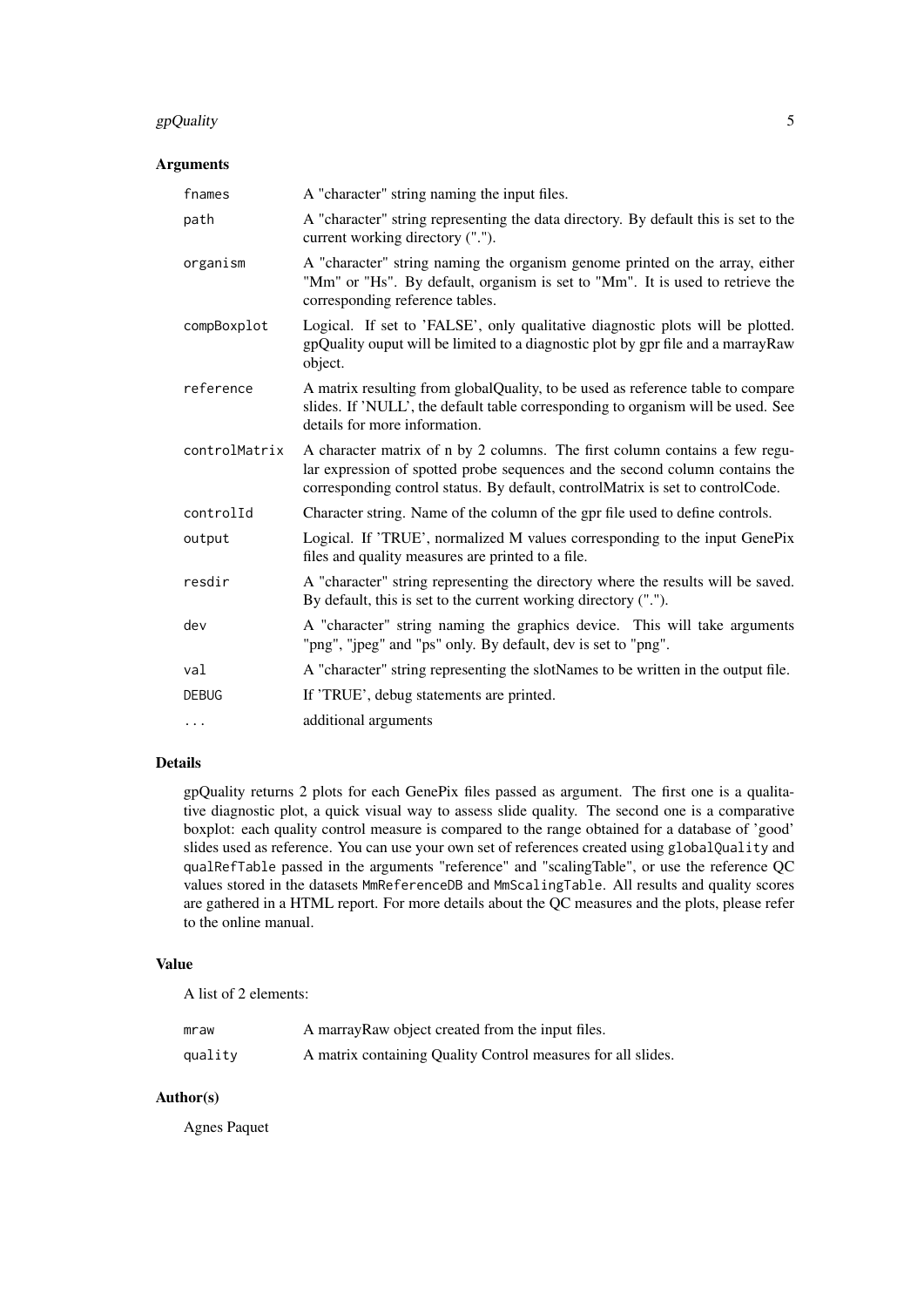#### See Also

[globalQuality](#page-2-1), [qualBoxplot](#page-16-1), [scaleRefTable](#page-22-1)

#### Examples

```
datadir <- system.file("gprQCData", package="arrayQuality")
if (interactive())
results <- gpQuality(fnames="9Mm137.gpr", path=datadir, organism="Mm")
```
gprDB *Reference slides for Mouse oligos hybridizations*

### <span id="page-5-1"></span>Description

MmReferenceDB, HsReferenceDB: quality matrix compiling results from a pool of good hybridization slides for Mouse and Human genomes respectively.

MmScalingTable, HsScalingTable: matrix of means and iqr calculated from the pool of good hybridization slides for Mouse and Human genomes respectively, for each quality measure. It is used to scale other arrays quality results.

index.html: HTML file used for quality report.

#### Source

These data were provided by members of the UCSF Shared functional genomics core lab.

<span id="page-5-2"></span>heeboQuality *Diagnostics plots designed for HEEBO set controls*

#### Description

This component generates several exploratory plots customized to the various types of controls provided in the HEEBO set. All results are saved as an image. Tested on GenePix format only (06-29-2006). For more details about the plots, please refer to the HTML description.

#### Usage

```
heeboQuality(fnames = NULL, path = ".", galfile = NULL, source
="genepix.median", other.columns =
c("Flags"), controlMatrix=HeeboSpotTypes,controlId = c("ID", "Name"),
DOPING = TRUE, heeboSetQC = TRUE, SpotTypeFile = NULL, SpikeTypeFile =
NULL, cy3col = "Cy3_ng", cy5col = "Cy5_ng", id = "SeqID", namecol =c("Symbol", "Name"), annot = NULL, bgMethod = "none", normMethod = "p",
diagnosticPlot = TRUE, output = TRUE, resdir = ".", dev = "png",
organism = "Hs", DEBUG = FALSE, ...)
```
<span id="page-5-0"></span>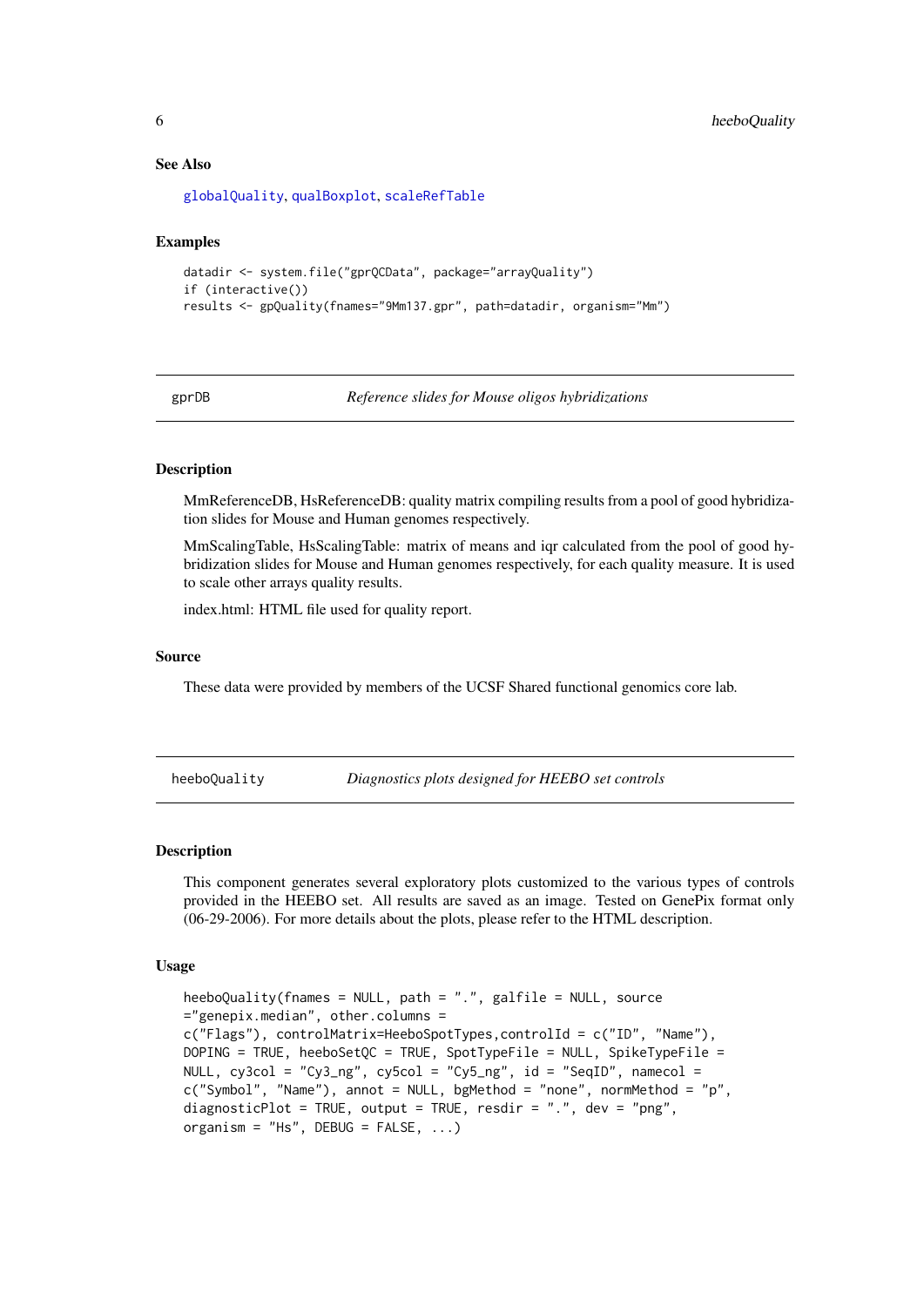### heeboQuality 7

| fnames        | A "character" string naming the input files.                                                                                                                                                                                                                 |
|---------------|--------------------------------------------------------------------------------------------------------------------------------------------------------------------------------------------------------------------------------------------------------------|
| path          | A "character" string representing the data directory. By default this is set to the<br>current working directory (".").                                                                                                                                      |
| galfile       | A "character" string naming the file descrining the layout of the array. If missing,<br>meeboQuality will read the layour from the gpr file.                                                                                                                 |
| source        | A "character" string specifing the image analysis program which produced the<br>output files. See ?read.maimages in package limma for more details.                                                                                                          |
| other.columns | See ?read.maimages in package limma for more details.                                                                                                                                                                                                        |
| controlMatrix | A character matrix of n by 2 or more columns. One column should contain a<br>few regular expression of spotted probe sequences and another column should<br>contain the corresponding control status. By default, controlMatrix is set to<br>HeeboSpotTypes. |
| controlId     | Character string. Name of the column of the gpr file (or gal file) used to define<br>controls.                                                                                                                                                               |
| DOPING        | Logical. If 'TRUE', doping controls quality plots are generated.                                                                                                                                                                                             |
| heeboSetQC    | Logical. If 'TRUE', mismatch and tiling controls quality plots are generated.                                                                                                                                                                                |
| SpotTypeFile  | A "character" string representing the name of the file containing spot type de-<br>scription for the array.                                                                                                                                                  |
| SpikeTypeFile | A "character" string representing the name of the file containing doping control<br>information. See HTML description for more details.                                                                                                                      |
| cy3col        | A "character" string representing the name of the column of the SpiketypeFile<br>containing the quantity of each control spiked in the Cy3 channel.                                                                                                          |
| cy5col        | A "character" string representing the name of the column of the SpiketypeFile<br>containing the quantity of each control spiked in the Cy5 channel.                                                                                                          |
| id            | A "character" string describing which column of the MEEBO annotation should<br>be used to retrieve replicated oligos, e.g. "SeqID".                                                                                                                          |
| namecol       | A "character" string describing which column of the SpiketypeFile should be<br>used in the legend.                                                                                                                                                           |
| annot         | A "character" string describing which R object should be used to look-up probes<br>annotations. By default, it will be set to HEEBOset.                                                                                                                      |
| bgMethod      | Character string specifying which background correction method to use. See<br>?backgroundCorrect in package limma for more details.                                                                                                                          |
| normMethod    | Character string specifying which normalization method should be used. See<br>?normalizeWithinArrays in package limma for more details.                                                                                                                      |
|               | diagnosticPlot Logical. If 'TRUE', a quality diagnostic plot will be generated.                                                                                                                                                                              |
| output        | Logical. If 'TRUE', normalized M values and A values corresponding to the<br>input GenePix files and additionnal quality measures are printed to a file.                                                                                                     |
| resdir        | A "character" string representing the directory where the results will be saved.<br>By default, this is set to the current working directory (".").                                                                                                          |
| dev           | A "character" string naming the graphics device. This will take arguments<br>"png", "jpeg" and "ps" only. By default, dev is set to "png".                                                                                                                   |
| organism      | A "character" string naming the organism genome printed on the array, either<br>"Mm" or "Hs". By default, organism is set to "Hs". It is used to retrieve the<br>corresponding Oligo set annotations.                                                        |
| <b>DEBUG</b>  | If 'TRUE', debug statements are printed.                                                                                                                                                                                                                     |
| .             | Additional arguments                                                                                                                                                                                                                                         |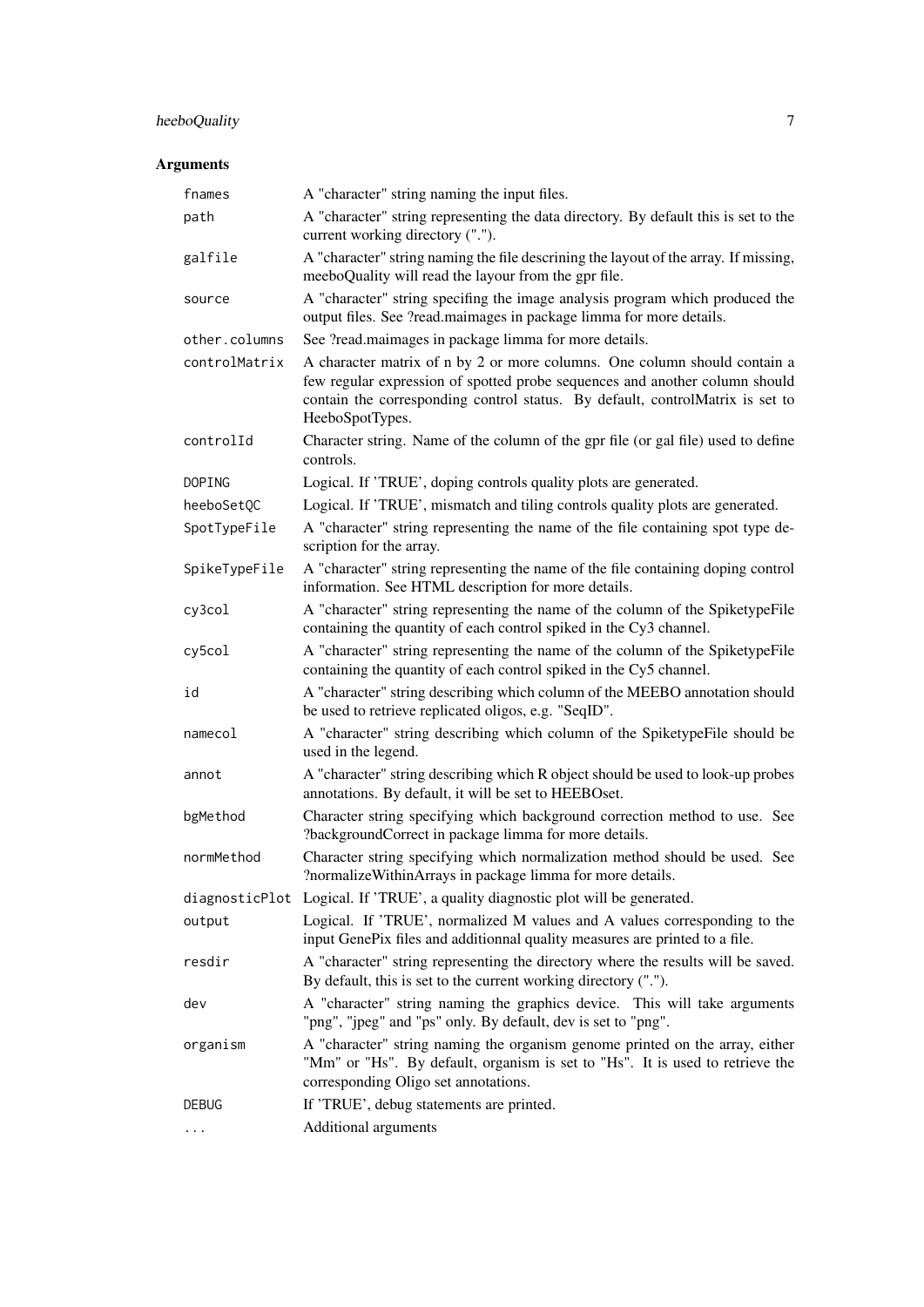### Details

heeboQuality returns 3 types of quality control plots, specifically designed for the various controls offered by the HEEBO set. To assess the global performance of an hybridization, users can generate a diagnostic plot summarizing several graphs and statictics by setting'diagnosticPlot=TRUE'. Then, the performance of the HEEBO set can beanalyzed by looking specifically at the mismatch and the tiling controls ('heeboSetQC=TRUE').

Finally, we are also providing several exploratory tools to assess the performance of the dopingcontrols ('DOPING=TRUE');these plots should be used only if a spike-in mixture was added to the hybridization solution.

### Value

heeboquality will produce several graphs, saved in an image file format. Please refer to the HTML description for more details. The function will also return the MAList object describing your tested slides.

#### Author(s)

Agnes Paquet

### See Also

[heeboQualityPlots](#page-7-1), [gpQuality](#page-3-1), [meeboQuality](#page-10-1)

#### Examples

```
if (interactive())
{
require(HEEBOdata)
datadir <- system.file("Heebo", package="HEEBOdata")
MA <heeboQuality(fnames="63421.gpr",galfile="hoc.gal",path=datadir,SpikeTypeFile="DCV2.0June06.txt",cy5col="Cy
DOPING=TRUE, heeboSetQC=TRUE, namecol="Name", resdir="HeeboQC", DEBUG=TRUE)
}
```
<span id="page-7-1"></span>heeboQualityPlots *Qualitative diagnostic plot for general hybridization, specific to HEEBO set.*

### Description

This function generates diagnostic plots for a qualitative assessment of slide quality.

### Usage

```
heeboQualityPlots(mrawObj, headerInfo = "", save = TRUE, dev = "png",
col = NULL, badspotfunction = NULL, controlId = c("ID", "Name"), seqId ="SeqID", organism = "Hs", DEBUG = FALSE, ...)
```
<span id="page-7-0"></span>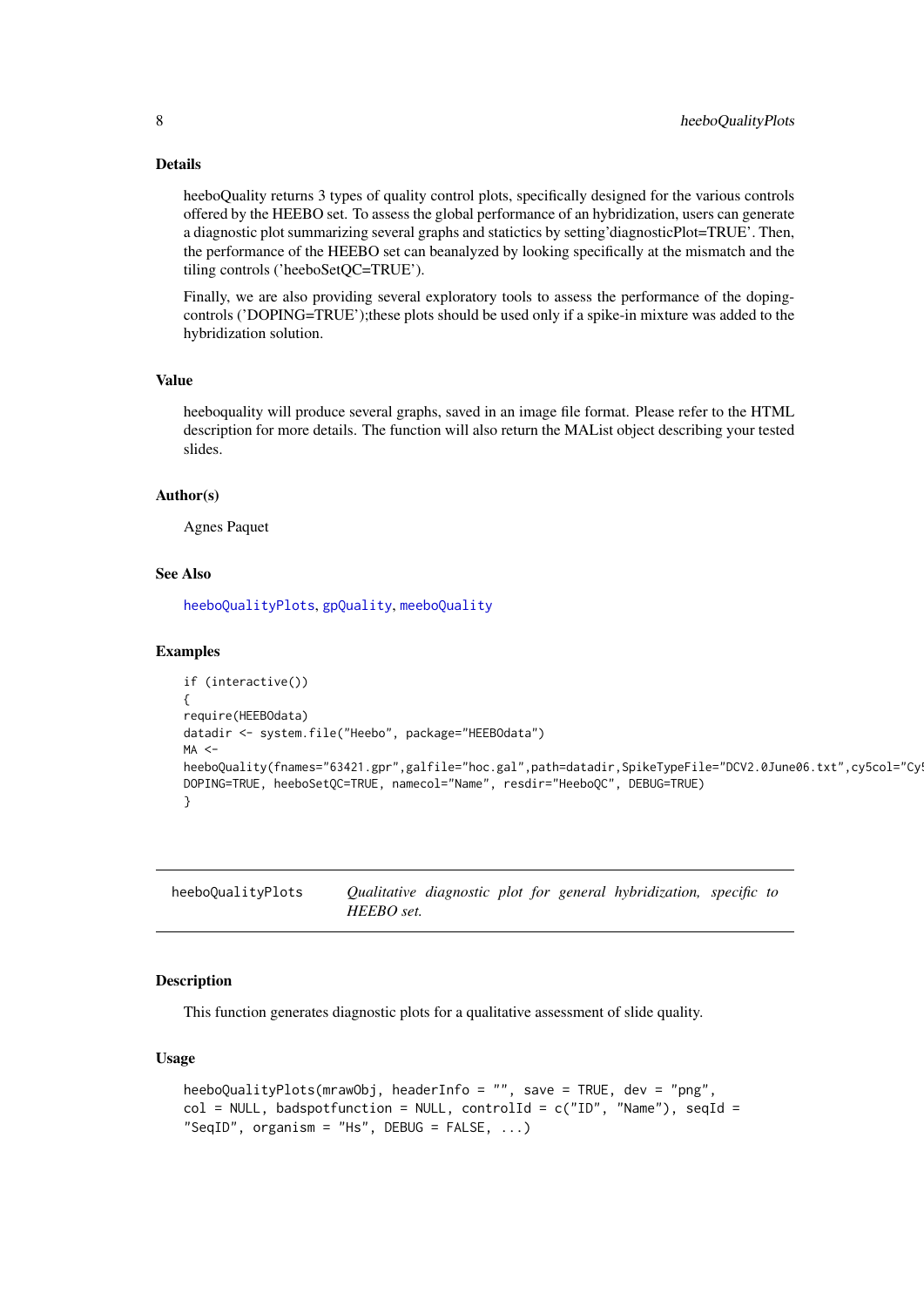### <span id="page-8-0"></span>Arguments

| mrawObj         | marrayRaw or RGList object representing the slides to be tested.                                                                                                                                      |
|-----------------|-------------------------------------------------------------------------------------------------------------------------------------------------------------------------------------------------------|
| headerInfo      | Text to be used as header in the diagnostic plot.                                                                                                                                                     |
| save            | Logical. If 'TRUE', the plot is saved to a file.                                                                                                                                                      |
| dev             | A "character" string naming the graphics device. This will take arguments<br>"png", "jpeg" and "ps" only. By default, dev is set to "png".                                                            |
| col             | Vector of colors to use to describe different categories of spots.                                                                                                                                    |
| badspotfunction |                                                                                                                                                                                                       |
|                 | Function to use for bad spots on the array.                                                                                                                                                           |
| controlId       | Character string. Name of the column of the gpr file used to define controls (or<br>provides the name of the probes).                                                                                 |
| seqId           | A "character" string naming the column of the MEEBO annotation to use to<br>retrieve replicated sequences.                                                                                            |
| organism        | A "character" string naming the organism genome printed on the array, either<br>"Mm" or "Hs". By default, organism is set to "Hs". It is used to retrieve the<br>corresponding Oligo set annotations. |
| <b>DEBUG</b>    | If 'TRUE', debug statements are printed.                                                                                                                                                              |
| $\ddotsc$       | additional arguments                                                                                                                                                                                  |

### Details

The right panels of the diagnostic plot contain boxplots of the various controls in the set, like positive or negative controls, as set in the marrayRaw of RGlist object. Replicated controls are recognized based on their HEEBO sequence id.

### Author(s)

Agnes Paquet

### See Also

[heeboQuality](#page-5-2), [gpQuality](#page-3-1), [maQualityPlots](#page-9-1),[HeeboSpotTypes](#page-9-2), [controlCodeHeebo](#page-9-2)

#### Examples

```
if (interactive())
{
require(HEEBOdata)
datadir <- system.file("Heebo", package="HEEBOdata")
gal <- readGAL("hoc.gal", path=datadir)
RG <-read.maimages(files=c("63421.gpr"), path=datadir, source="genepix.median",other.columns="Flags")
RG$genes <- gal
RG$printer <- getLayout(RG$genes)
RG$genes$Status <- controlStatus(HeeboSpotTypes,RG,verbose=TRUE)
rownames(RG$R) <- rownames(RG$G) <- RG$genes[,"ID"]
heeboQualityPlots(RG)
}
```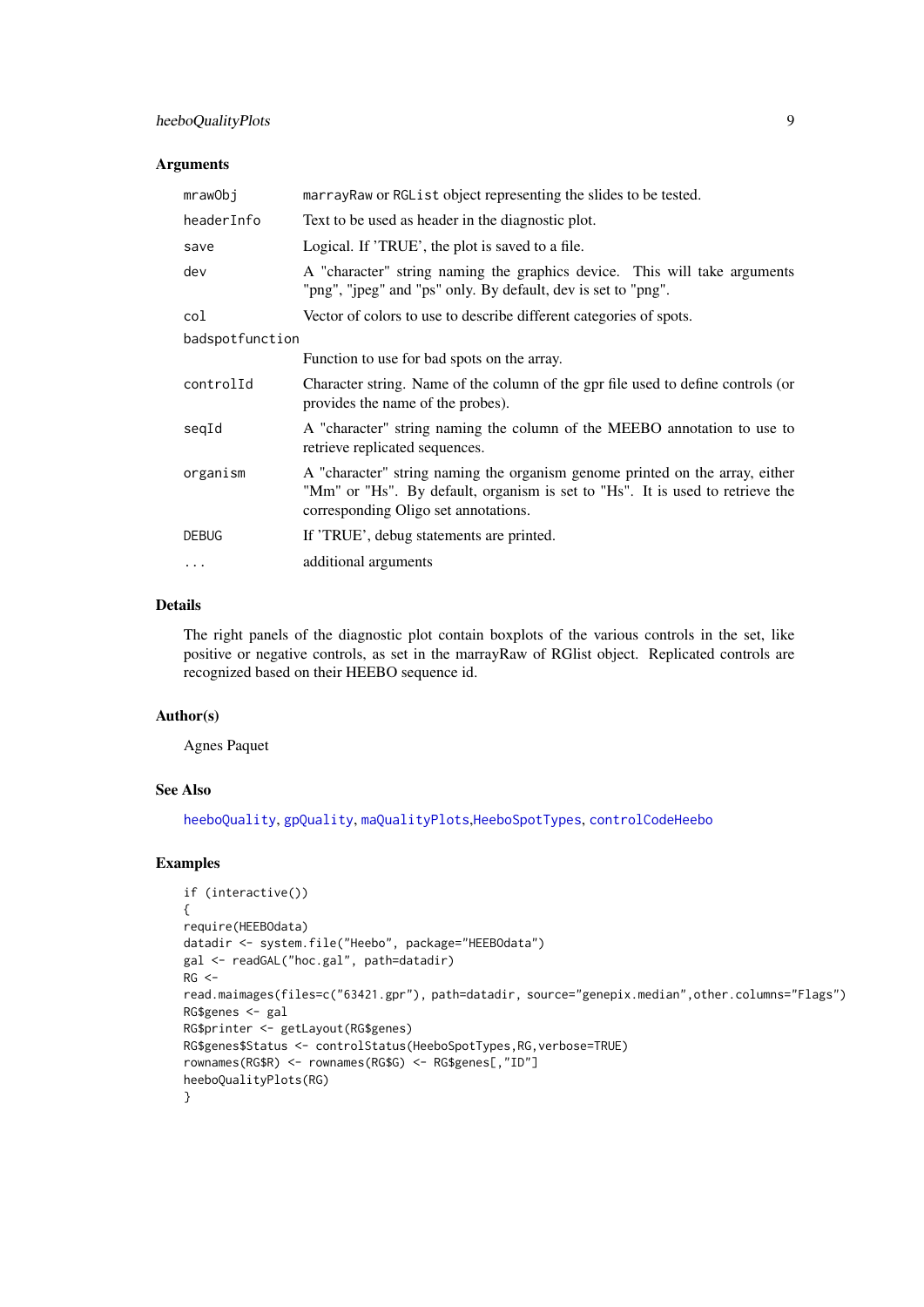<span id="page-9-0"></span>Internal functions *Internal arrayQuality functions*

### <span id="page-9-2"></span>Description

Internal arrayQuality functions

### Details

These are not to be called by the user.

<span id="page-9-1"></span>maQualityPlots *Qualitative diagnostic plot for general hybridization*

### Description

This function generates diagnostic plots for a qualitative assessment of slide quality.

### Usage

```
maQualityPlots(mrawObj, headerInfo = "", save = TRUE, dev = "png", col=NULL,
badspotfunction=NULL, controlId = c("ID", "Name"), DEBUS = FALSE, ...)
```
### Arguments

| marrayRaw or RGList object representing the slides to be tested.                                                                           |
|--------------------------------------------------------------------------------------------------------------------------------------------|
| Text to be used as header in the diagnostic plot.                                                                                          |
| Logical. If 'TRUE', the plot is saved to a file.                                                                                           |
| A "character" string naming the graphics device. This will take arguments<br>"png", "jpeg" and "ps" only. By default, dev is set to "png". |
| Vector of colors to use to describe different categories of spots.                                                                         |
| badspotfunction                                                                                                                            |
| Function to use for bad spots on the array.                                                                                                |
| Character string. Name of the column of the gpr file used to define controls (or<br>provides the name of the probes).                      |
| If 'TRUE', debug statements are printed.                                                                                                   |
| additional arguments                                                                                                                       |
|                                                                                                                                            |

### Author(s)

Jean Yang

### Examples

# Example uses swirl dataset...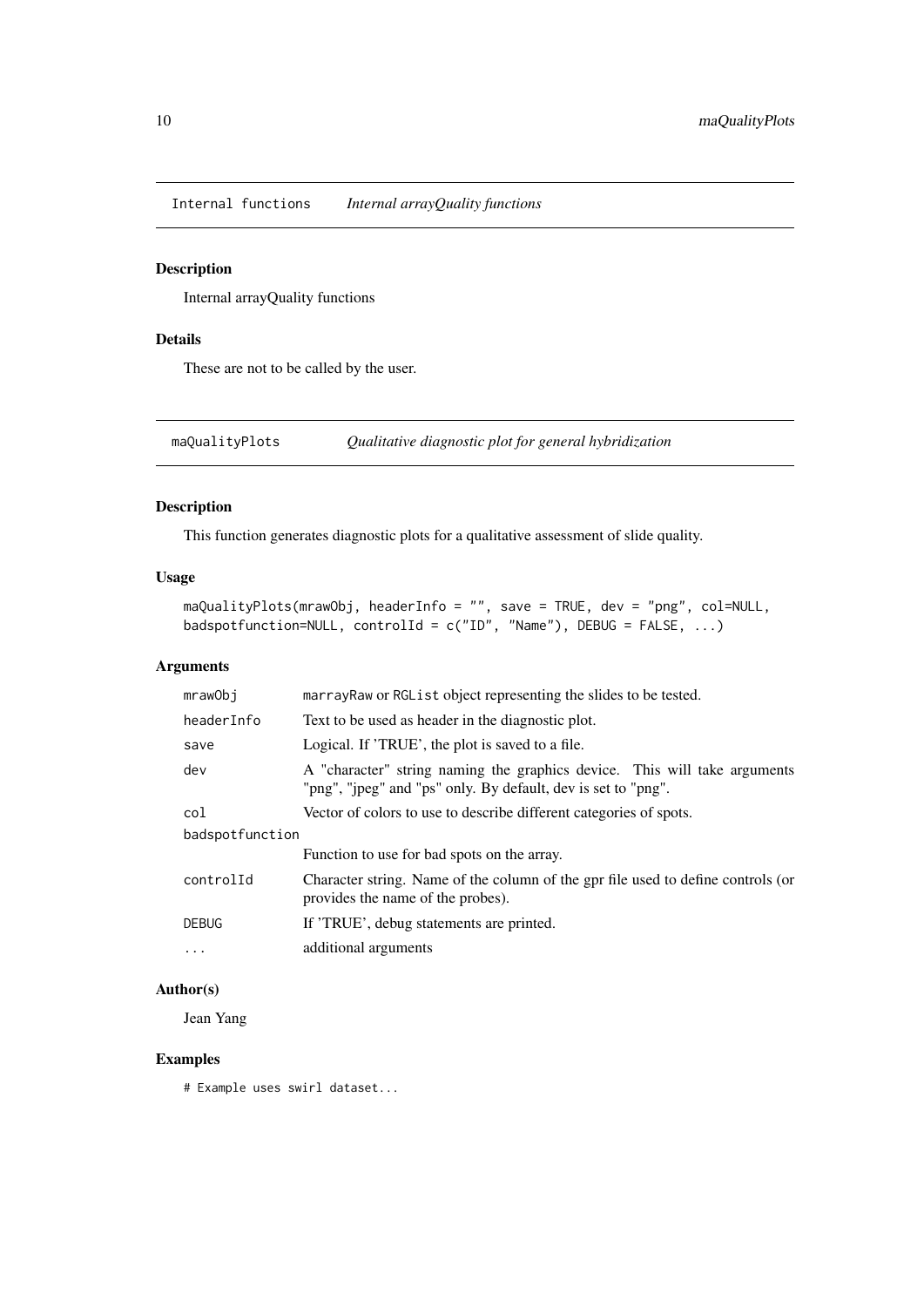<span id="page-10-1"></span><span id="page-10-0"></span>

This component generates several exploratory plots customized to the various types of controls provided in the MEEBO set. All results are saved as an image. Tested on GenePix format only (11-18-2005). For more details about the plots, please refer to the HTML description.

### Usage

```
meeboQuality(fnames = NULL, path = ".", galfile = NULL, source
="genepix.median", other.columns = c("Flags"),controlMatrix=MeeboSpotTypes,controlId = c("ID", "Name"),
DOPING = TRUE,meeboSetQC = TRUE, SpotTypeFile = NULL, SpikeTypeFile =
NULL, cy3col = "CY3.ng._MjDC_V1.7", cy5col = "CY5.ng._MjDC_V1.7", id =
"SeqID", namecol = c("Symbol", "Name"), annot = NULL, bgMethod = "none", normMethod =
"p", diagnosticPlot = TRUE, output = TRUE, resdir = ".", dev = "png", organism = "Mm", DEBUG = FALSE,
...)
```

| fnames        | A "character" string naming the input files.                                                                                                                                                                                                                 |
|---------------|--------------------------------------------------------------------------------------------------------------------------------------------------------------------------------------------------------------------------------------------------------------|
| path          | A "character" string representing the data directory. By default this is set to the<br>current working directory (".").                                                                                                                                      |
| galfile       | A "character" string naming the file descrining the layout of the array. If missing,<br>meeboQuality will read the layour from the gpr file.                                                                                                                 |
| source        | A "character" string specifing the image analysis program which produced the<br>output files. See ?read.maimages in package limma for more details.                                                                                                          |
| other.columns | See ?read.maimages in package limma for more details.                                                                                                                                                                                                        |
| controlMatrix | A character matrix of n by 2 or more columns. One column should contain a<br>few regular expression of spotted probe sequences and another column should<br>contain the corresponding control status. By default, controlMatrix is set to<br>MeeboSpotTypes. |
| controlId     | Character string. Name of the column of the gpr file used to define controls.                                                                                                                                                                                |
| <b>DOPING</b> | Logical. If 'TRUE', doping controls quality plots are generated.                                                                                                                                                                                             |
| meeboSetOC    | Logical. If 'TRUE', mismatch and tiling controls quality plots are generated.                                                                                                                                                                                |
| SpotTypeFile  | A "character" string representing the name of the file containing spot type de-<br>scription for the array.                                                                                                                                                  |
| SpikeTypeFile | A "character" string representing the name of the file containing doping control<br>information. See HTML description for more details.                                                                                                                      |
| cy3col        | A "character" string representing the name of the column of the SpiketypeFile<br>containing the quantity of each control spiked in the Cy3 channel.                                                                                                          |
| cy5col        | A "character" string representing the name of the column of the SpiketypeFile<br>containing the quantity of each control spiked in the Cy5 channel.                                                                                                          |
| id            | A "character" string describing which column of the MEEBO annotation should<br>be used to retrieve replicated oligos, e.g. "SeqID".                                                                                                                          |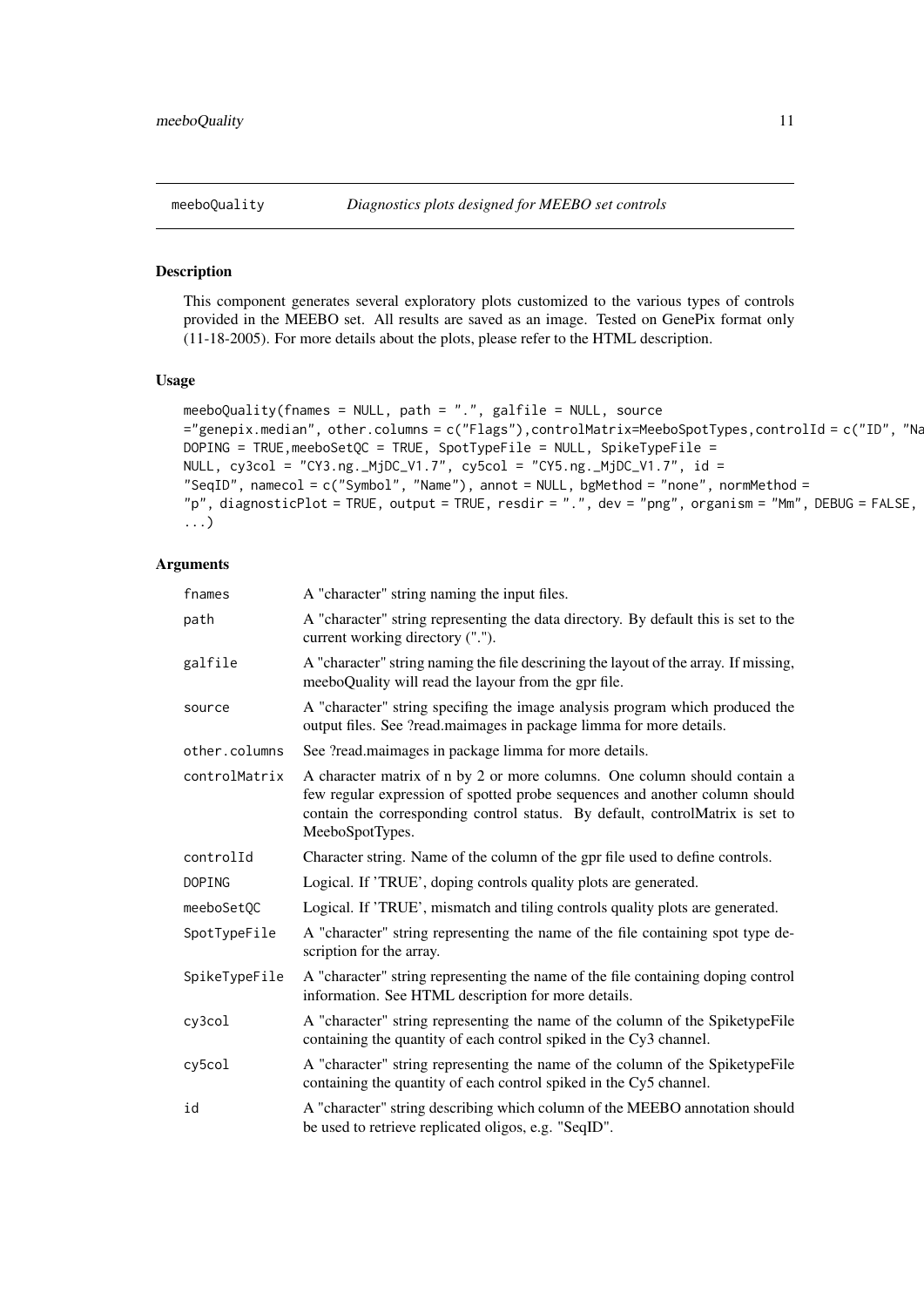<span id="page-11-0"></span>

| A "character" string describing which column of the SpiketypeFile should be<br>used in the legend.                                                                                                    |
|-------------------------------------------------------------------------------------------------------------------------------------------------------------------------------------------------------|
| A "character" string describing which R object should be used to look-up probes<br>annotations. By default, it is set to MEEBOset.                                                                    |
| Character string specifying which background correction method to use. See<br>?backgroundCorrect in package limma for more details.                                                                   |
| Character string specifying which normalization method should be used. See<br>?normalizeWithinArrays in package limma for more details.                                                               |
| diagnosticPlot Logical. If 'TRUE', a quality diagnostic plot will be generated.                                                                                                                       |
| Logical. If 'TRUE', normalized M values and A values corresponding to the<br>input GenePix files and additionnal quality measures are printed to a file.                                              |
| A "character" string representing the directory where the results will be saved.<br>By default, this is set to the current working directory (".").                                                   |
| A "character" string naming the graphics device. This will take arguments<br>"png", "jpeg" and "ps" only. By default, dev is set to "png".                                                            |
| A "character" string naming the organism genome printed on the array, either<br>"Mm" or "Hs". By default, organism is set to "Mm". It is used to retrieve the<br>corresponding Oligo set annotations. |
| If 'TRUE', debug statements are printed.                                                                                                                                                              |
| Additional arguments                                                                                                                                                                                  |
|                                                                                                                                                                                                       |

#### Details

meeboQuality returns 3 types of quality control plots, specifically designed for the various controls offered by the MEEBO set. To assess the global performance of an hybridization, users can generate a diagnostic plot summarizing several graphs and statictics by setting'diagnosticPlot=TRUE'. Then, the performance of the MEEBO set can beanalyzed by looking specifically at the mismatch and the tiling controls ('meeboSetQC=TRUE').

Finally, we are also providing several exploratory tools to assess the performance of the dopingcontrols ('DOPING=TRUE');these plots should be used only if a spike-in mixture was added to the hybridization solution.

### Value

meeboquality will produce several graphs, saved in an image file format. Please refer to the HTML description for more details. The function will also return the MAList object describing your tested slides.

### Author(s)

Agnes Paquet

### See Also

[meeboQualityPlots](#page-12-1), [gpQuality](#page-3-1)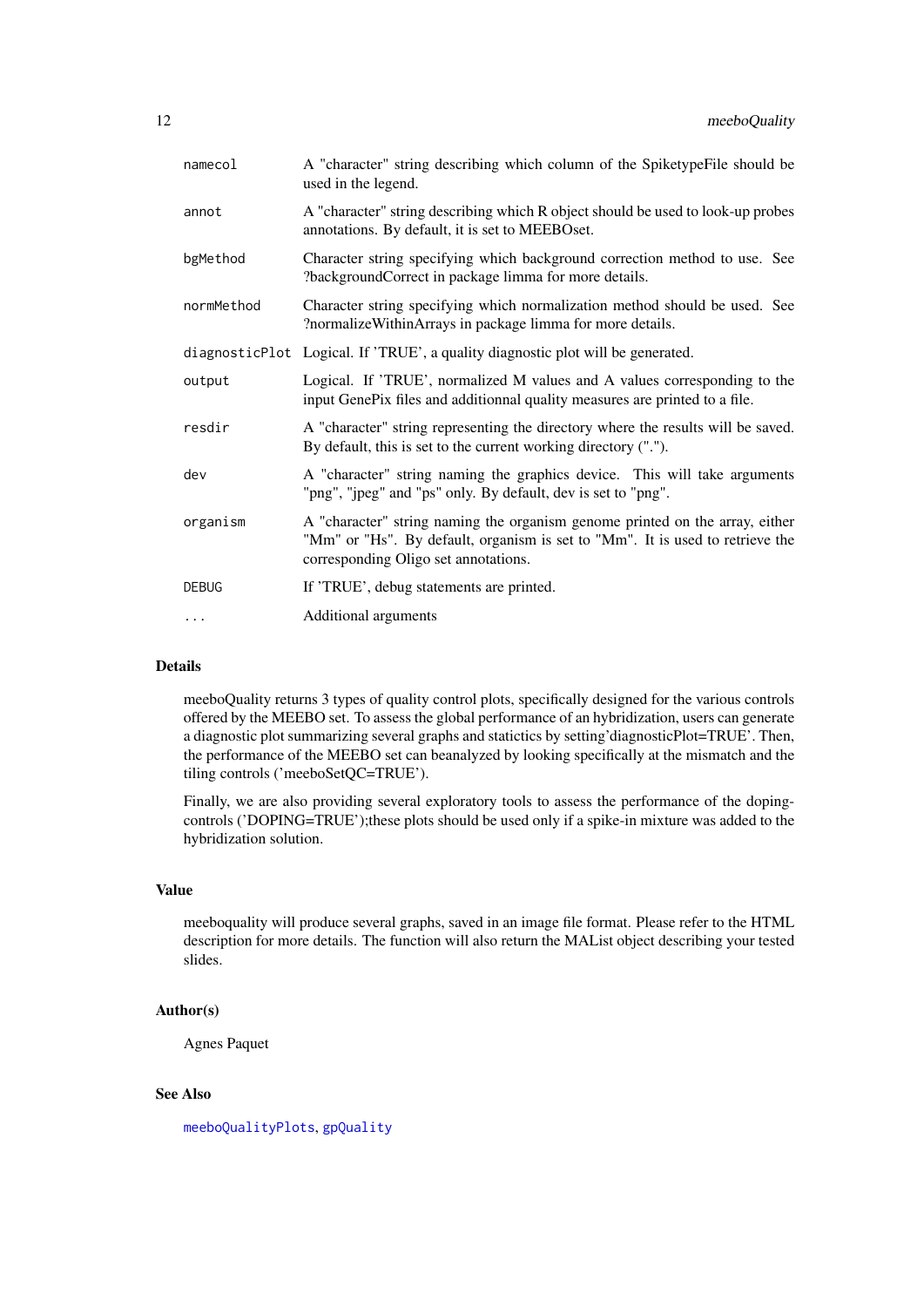#### <span id="page-12-0"></span>meeboQualityPlots 13

#### Examples

```
if (interactive())
{
require(MEEBOdata)
datadir <- system.file("Meebo", package="MEEBOdata")
MA <- meeboQuality(fnames="RDI108_n.gpr",path=datadir,SpikeTypeFile="StanfordDCV1.7complete.txt",cy5col="CY
DOPING=TRUE, meeboSetQC=TRUE, namecol="Name", resdir="MeeboQC", DEBUG=TRUE)
}
```
<span id="page-12-1"></span>meeboQualityPlots *Qualitative diagnostic plot for general hybridization, specific to MEEBO set.*

#### Description

This function generates diagnostic plots for a qualitative assessment of slide quality.

### Usage

```
meeboQualityPlots(mrawObj, headerInfo = "", save = TRUE, dev = "png",
col = NULL, badspotfunction = NULL, controlId = c("ID", "Name"), seqId =
"SeqID", organism = "Mm", DEBUG = FALSE, ...)
```
### Arguments

| mrawObj         | marray Raw or RGL is t object representing the slides to be tested.                                                                                                                                   |
|-----------------|-------------------------------------------------------------------------------------------------------------------------------------------------------------------------------------------------------|
| headerInfo      | Text to be used as header in the diagnostic plot.                                                                                                                                                     |
| save            | Logical. If 'TRUE', the plot is saved to a file.                                                                                                                                                      |
| dev             | A "character" string naming the graphics device. This will take arguments<br>"png", "jpeg" and "ps" only. By default, dev is set to "png".                                                            |
| col             | Vector of colors to use to describe different categories of spots.                                                                                                                                    |
| badspotfunction |                                                                                                                                                                                                       |
|                 | Function to use for bad spots on the array.                                                                                                                                                           |
| controlId       | Character string. Name of the column of the gpr file used to define controls (or<br>provides the name of the probes).                                                                                 |
| seqId           | A "character" string naming the column of the MEEBO annotation to use to<br>retrieve replicated sequences.                                                                                            |
| organism        | A "character" string naming the organism genome printed on the array, either<br>"Mm" or "Hs". By default, organism is set to "Mm". It is used to retrieve the<br>corresponding Oligo set annotations. |
| <b>DEBUG</b>    | If 'TRUE', debug statements are printed.                                                                                                                                                              |
| $\ddotsc$       | additional arguments                                                                                                                                                                                  |

### Details

The right panels of the diagnostic plot contain boxplots of the various controls in the set, like positive or negative controls, as set in the marrayRaw of RGlist object. Replicated controls are recognized based on their MEEBO sequence id.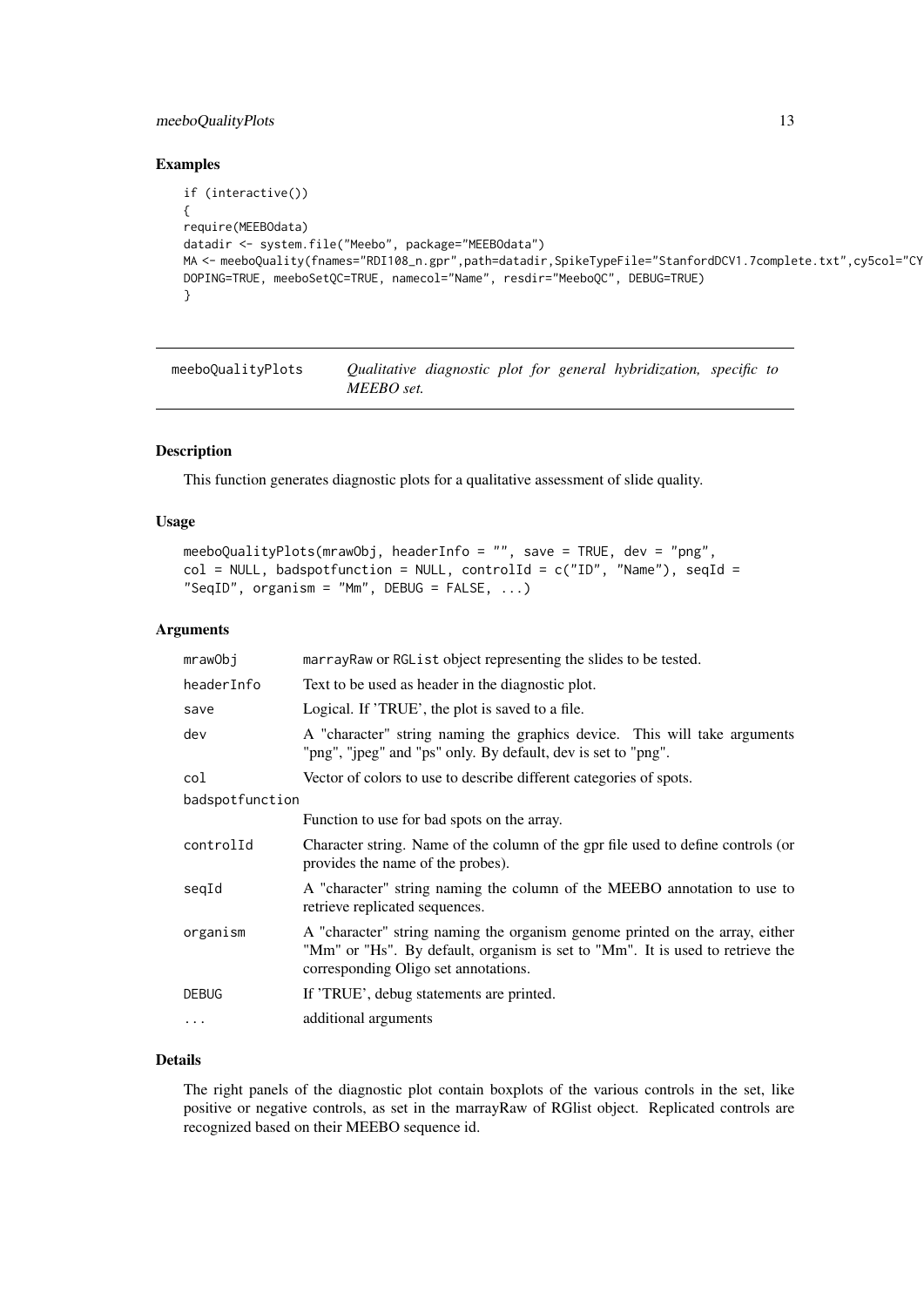<span id="page-13-0"></span>14 **produces** the product of the product of the product of the product of the product of the product of the product of the product of the product of the product of the product of the product of the product of the product o

#### Author(s)

Agnes Paquet

### See Also

[meeboQuality](#page-10-1), [gpQuality](#page-3-1), [maQualityPlots](#page-9-1),[MeeboSpotTypes](#page-9-2), [controlCodeMeebo](#page-9-2)

### Examples

```
if (interactive())
{
require(MEEBOdata)
datadir <- system.file("Meebo", package="MEEBOdata")
mraw <- read.GenePix(path=datadir)
maControls(mraw) <- maGenControls(maGnames(mraw),id="ID",controlcode=controlCodeMeebo)
rownames(maRf(mraw)) <- rownames(maRb(mraw)) <- maGeneTable(mraw)[,"ID"]
rownames(maGf(mraw)) <- rownames(maGb(mraw)) <- maGeneTable(mraw)[,"ID"]
meeboQualityPlots(mraw)
}
```
MmDEGenes *Known DE genes for Mouse quality hybridizations.*

### Description

MmDEGenes contains information about probes known to be DE from previous quality hybridizations. It is used to verify reproducibility of print-runs.

### Source

These data were provided by members of the UCSF Shared functional genomics core lab.

prdata *Example GPR files*

### Description

9Mm137.gpr is QCHyb from 9Mm printrun.

12Mm250.gpr is a 9mers hybridization from 12Mm printrun.

### Source

These data were provided by members of the UCSF Shared Functional Genomics Core Facility.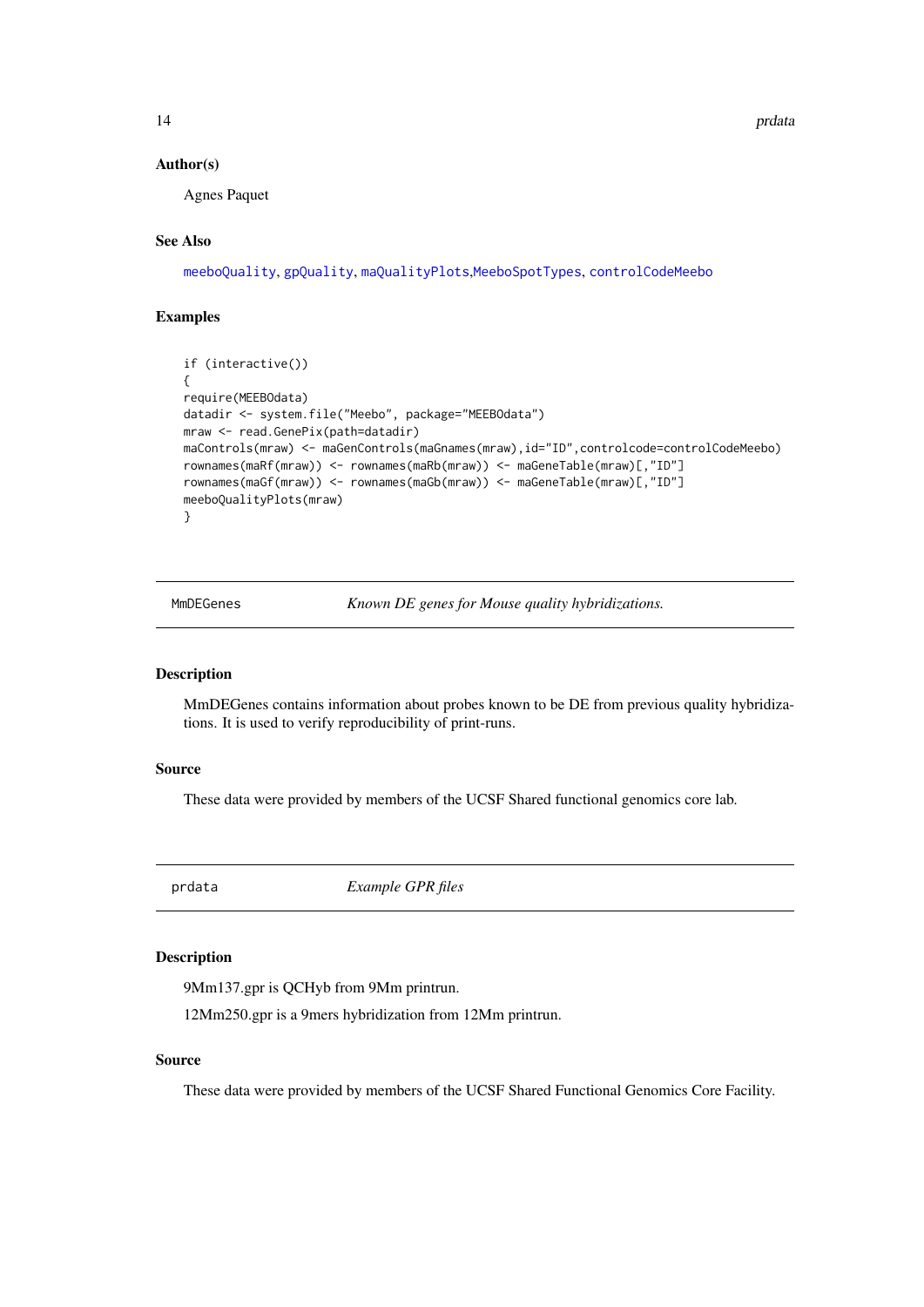<span id="page-14-0"></span>

Qualitative diagnostic plots looking at print-run quality. This component examine the 9mers hybridizations.

### Usage

```
PRv9mers(fnames, path = ".", dev = "png", DEBUG = FALSE, prargs = NULL, samepr = TRUE, prname = "xMm",
```
#### Arguments

| fnames       | A "character" string naming the input files.                                                                            |
|--------------|-------------------------------------------------------------------------------------------------------------------------|
| path         | A "character" string representing the data directory. By default this is set to the<br>current working directory ("."). |
| dev          | A "character" string naming the graphics device. This will take arguments<br>"png", "ipeg" and "ps" only.               |
| <b>DEBUG</b> | If 'TRUE', debug statements are printed.                                                                                |
| prargs       | A list with 4 components: Block, Row, Column and noolumns. See Details for<br>more information.                         |
| samepr       | If 'TRUE', we assume everything in the directory are from the same print-run.                                           |
| prname       | A "character" string giving the name of the print-run.                                                                  |
| save         | If 'TRUE', the figures will be saved to files.                                                                          |
| $\ddotsc$    | additional arguments                                                                                                    |

### Details

The argument "prargs" is used to calculate the layout information about a print-run. Components Block, Row and Columns denote the column names from the input data representing the print-tip location. The component "ncolumns" is an integer representing the number of print-tip columns in the data. If the argument is set to NULL, the the following default will be used: list(Block="Block", Row="Row", Column="Column", ncolumns=4).

### Value

Files of diagnostic plots and excel files containings probe IDs of problematic probes.

#### Author(s)

Jean Yee Hwa Yang

#### Examples

```
datadir <- system.file("gprQCData", package="arrayQuality")
if (interactive())
PRv9mers(fnames="12Mm250.gpr", path=datadir, prname="12Mm")
```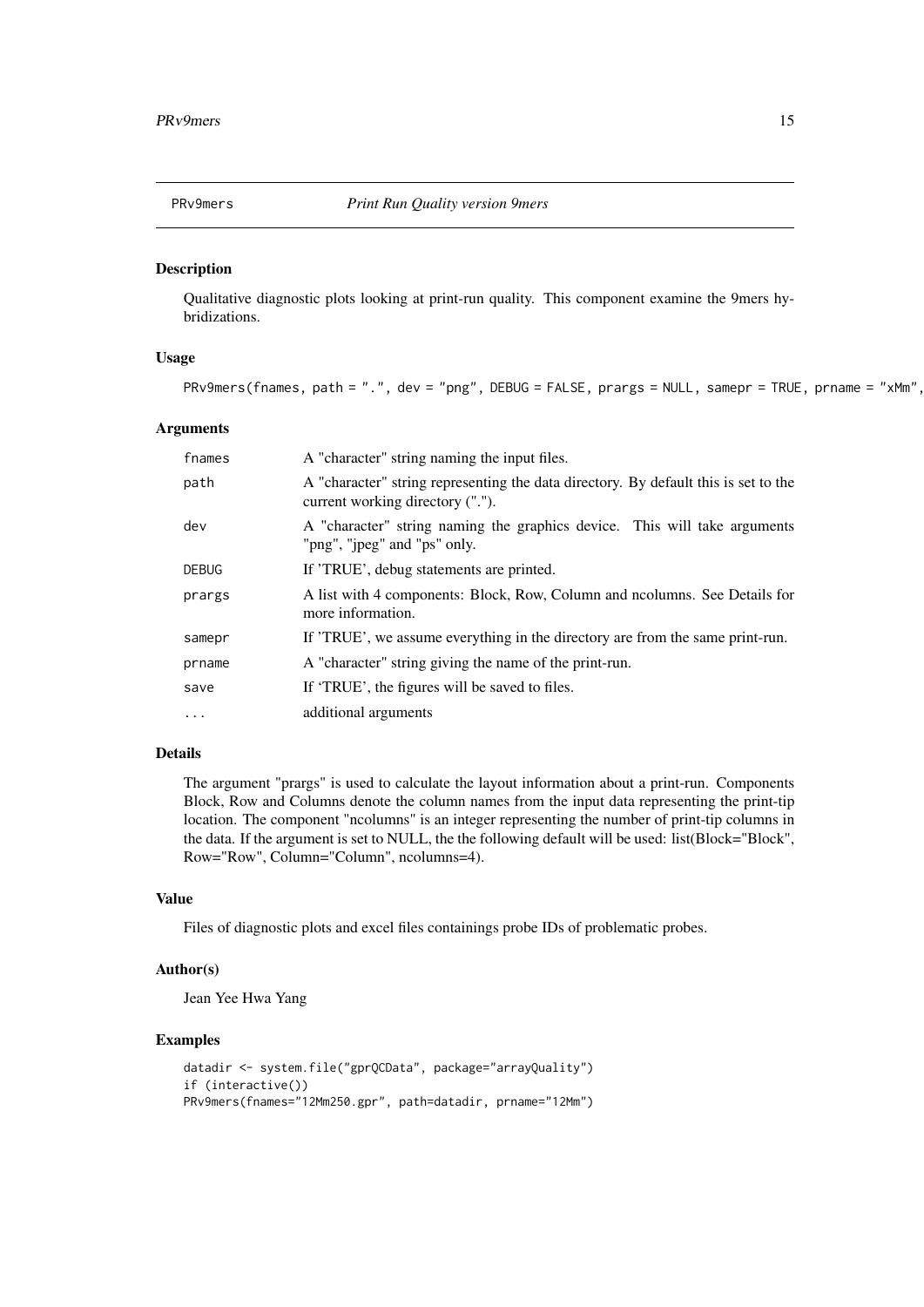<span id="page-15-0"></span>

Qualitative diagnostic plots looking at print-run quality. This component examine the QC hybridizations.

### Usage

PRvQCHyb(fnames, path=".", dev = "png", DEBUG=FALSE, prargs=NULL, samepr=TRUE, prname="xMm", save =

### Arguments

| fnames       | A "character" string naming the input files.                                                                          |
|--------------|-----------------------------------------------------------------------------------------------------------------------|
| path         | a character string representing the data directory. By default this is set to the<br>current working directory ("."). |
| dev          | A "character" string naming the graphics device. This will take arguments<br>"png", "jpeg" and "ps" only.             |
| <b>DEBUG</b> | If 'TRUE', debug statements are printed.                                                                              |
| prargs       | A list with 4 components: Block, Row, Column and noolumns. See Details for<br>more information.                       |
| samepr       | If 'TRUE', we assume everything in the directory are from the same print-run.                                         |
| prname       | A "character" string giving the name of the print-run.                                                                |
| save         | If 'TRUE', the figures will be saved to files.                                                                        |
| col          | color code for different control samples.                                                                             |
| $\cdots$     | additional arguments.                                                                                                 |

### Details

The argument "prargs" is used to calculate the layout information about a print-run. Components Block, Row and Columns denote the column names from the input data representing the print-tip location. The component "ncolumns" is an integer representing the number of print-tip columns in the data. If the arguement is set to NULL, the the following default will be used. list(Block="Block", Row="Row", Column="Column", ncolumns=4)

#### Value

Files of diagnostic plots.

### Author(s)

Jean Yee Hwa Yang

#### Examples

```
datadir <- system.file("gprQCData", package="arrayQuality")
if (interactive())
PRvQCHyb(fnames="9Mm137.gpr", path=datadir, prname="9Mm")
```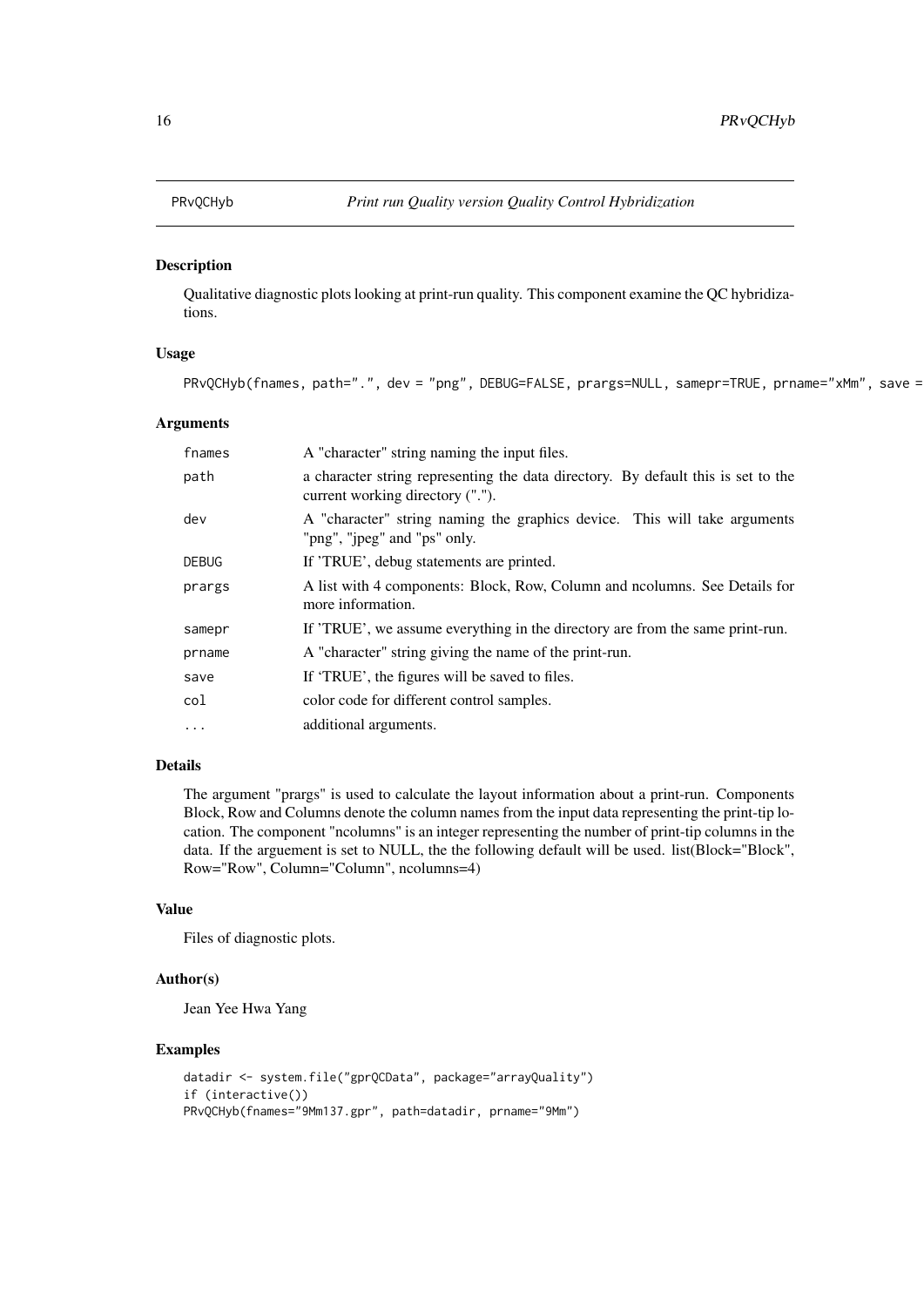<span id="page-16-0"></span>

This function returns, for each quality measure, the number of qc measures of the tested slides which are below the reference slides boundaries.

### Usage

```
qcScore(arrayQuality,reference)
```
### Arguments

| arrayQuality | Matrix of quality results from slideQuality or globalQuality.                    |
|--------------|----------------------------------------------------------------------------------|
| reference    | A matrix resulting from globalQuality, to be used as reference table to compare  |
|              | slides. If 'NULL', the default table corresponding to organism will be used. See |
|              | details for more information.                                                    |

### Value

qcScore returns the number of qc measures under the lower limits of the reference values.

### Author(s)

Agnes Paquet

<span id="page-16-1"></span>

| qualBoxplot | Comparative boxplot for general hybridization Quality Control |  |
|-------------|---------------------------------------------------------------|--|
|-------------|---------------------------------------------------------------|--|

### Description

This functions allows you to graphically compare your slide quality measures to results obtained for a database of 'good quality' slides.

### Usage

```
qualBoxplot(arrayQuality = NULL, reference = NULL, organism = c("Mm", "Hs"), DEBUG=FALSE,...)
```

| arrayQuality | Matrix of quality results from slideQuality or globalQuality.                                                                                                                                           |
|--------------|---------------------------------------------------------------------------------------------------------------------------------------------------------------------------------------------------------|
| reference    | A matrix resulting from global Quality, to be used as reference table to compare<br>slides. If 'NULL', the default table corresponding to "organism" will be used.<br>See details for more information. |
| organism     | A "character" string naming the organism genome printed on the array, either<br>"Mm" or "Hs". By default, organism is set to "Mm". It is used to retrieve the<br>corresponding reference tables.        |
| <b>DEBUG</b> | If 'TRUE', debug statements are printed.                                                                                                                                                                |
| $\ddotsc$    | additional arguments                                                                                                                                                                                    |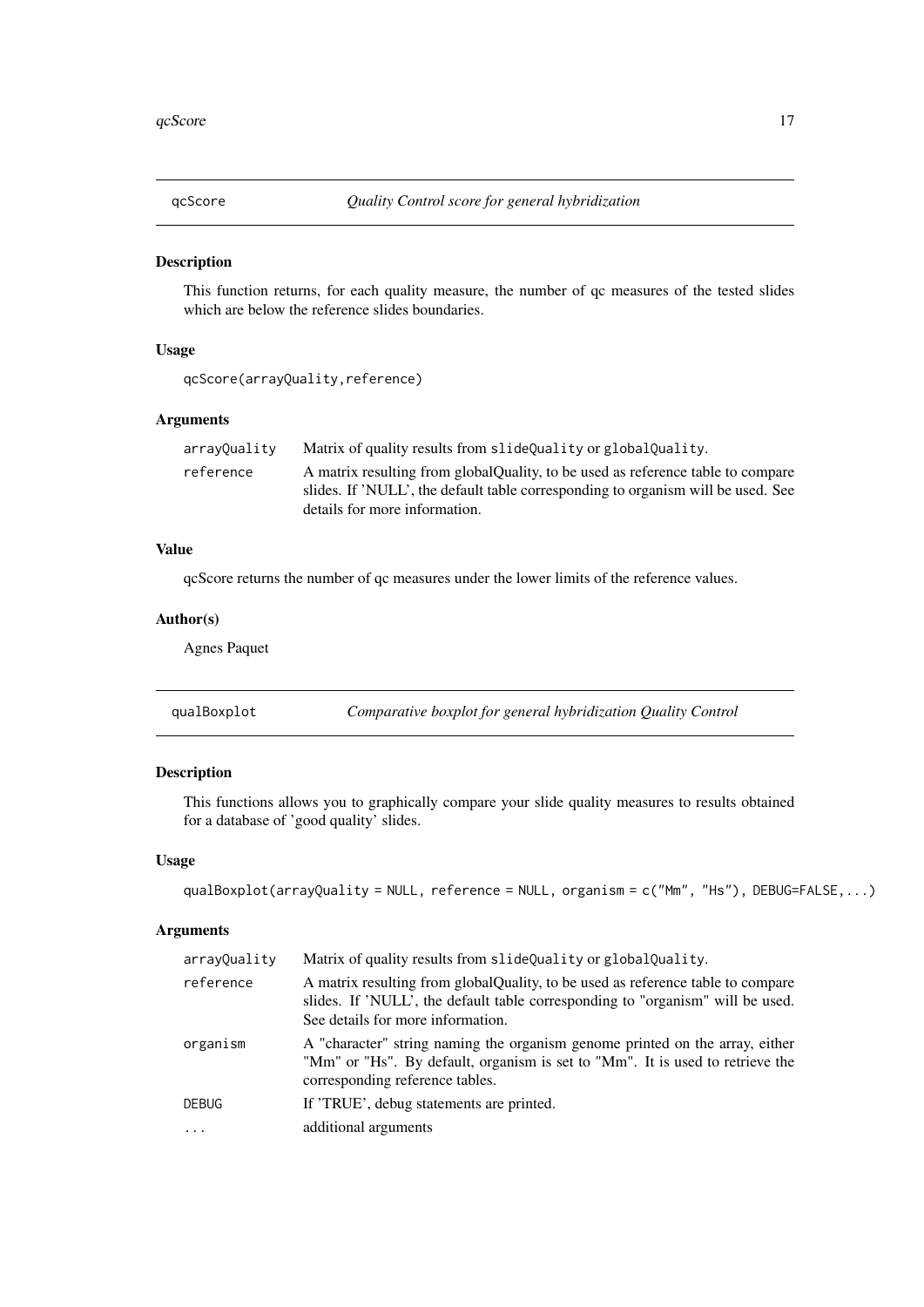### <span id="page-17-0"></span>Details

You can use your own set of references created using globalQuality passed in the arguments "reference", or use the reference QC values stored in the datasets MmReferenceDB.

### Value

Returns a score vector containing, for each column in "arrayQuality", the number of quality measures below the range of "reference". The last element of the score vector is the total number of quality measures tested.

### Author(s)

Agnes Paquet

#### See Also

[globalQuality](#page-2-1), [gpQuality](#page-3-1), [spotQuality](#page-24-1), [agQuality](#page-1-1)

### Examples

```
datadir <- system.file("gprQCData", package="arrayQuality")
if(interactive())
{
gprData <- readGPR(fnames="9Mm137.gpr", path=datadir)
arrayQuality <- slideQuality(gprData, organism="Mm")
qualBoxplot(arrayQuality)}
```
### Description

This function returns, for each quality measure, the percentage of reference slides measures which are below the tested slide values. For more details on this score, refer to the online manual.

### Usage

```
qualityScore(slidequality, organism = c("Mm", "Hs"), reference =
NULL)
```

| slidequality | A quality matrix from slide Quality.                                                                                                                                                                  |
|--------------|-------------------------------------------------------------------------------------------------------------------------------------------------------------------------------------------------------|
| reference    | A matrix resulting from global Quality, to be used as reference table to compare<br>slides. If 'NULL', the default table corresponding to organism will be used. See<br>details for more information. |
| organism     | A "character" string naming the organism genome printed on the array, either<br>"Mm" or "Hs". By default, organism is set to "Mm". It is used to retrieve the<br>corresponding reference tables.      |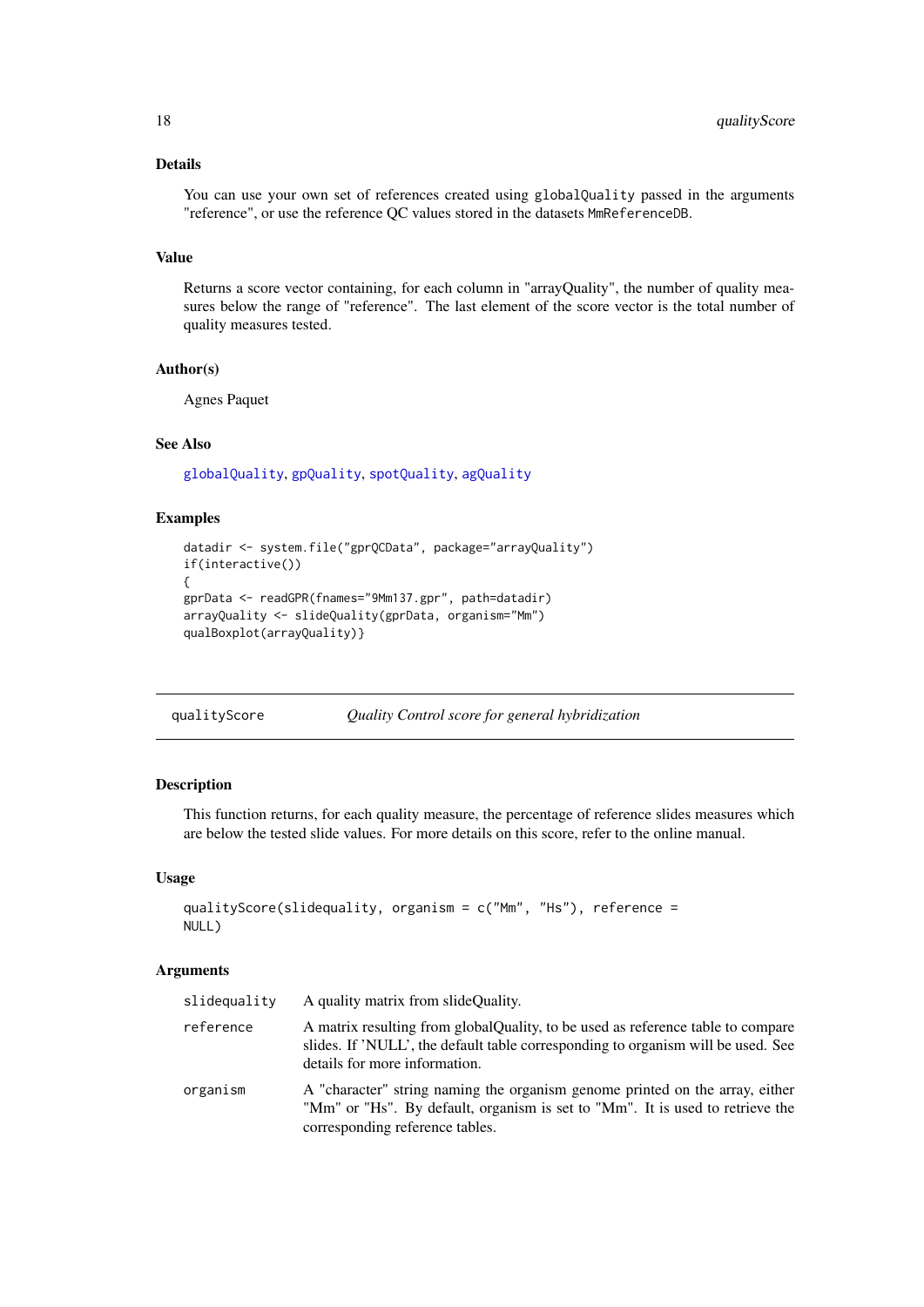### <span id="page-18-0"></span>readAgilent 19

### Value

QualityScore returns a matrix of percentages of qc measures under the lower limit of the reference values.

### Author(s)

Agnes Paquet

<span id="page-18-1"></span>readAgilent *Extraction of measures from Agilent (.txt) files.*

### Description

This component reads an Agilent file (.txt) and returns columns used for quality control.

### Usage

```
readAgilent(fnames = NULL, path= ".", DEBUG=FALSE, skip = 0, sep ="\t",
quote="\"",controlId=c("ProbeName"), ...)
```
### Arguments

| fnames       | A "character" string naming the input file.                                                                             |
|--------------|-------------------------------------------------------------------------------------------------------------------------|
| path         | a "character" string representing the data directory. By default this is set to the<br>current working directory ("."). |
| <b>DEBUG</b> | If 'TRUE', debug statements are printed.                                                                                |
| skip         | Number of lines to skip in the gpr files.                                                                               |
| sep          | A "character" string defining the type of separation for the columns in the gpr<br>files.                               |
| quote        | A "character" string defining the type of quote in the gpr files.                                                       |
| controlId    | Character string. Name of the column of the file used to define controls.                                               |
| $\ddotsc$    | additional arguments.                                                                                                   |

### Value

A list of vectors containing information extracted from the Agilent file

### Author(s)

Agnes Paquet

### See Also

[slideQuality](#page-23-1), [agQuality](#page-1-1), [globalQuality](#page-2-1)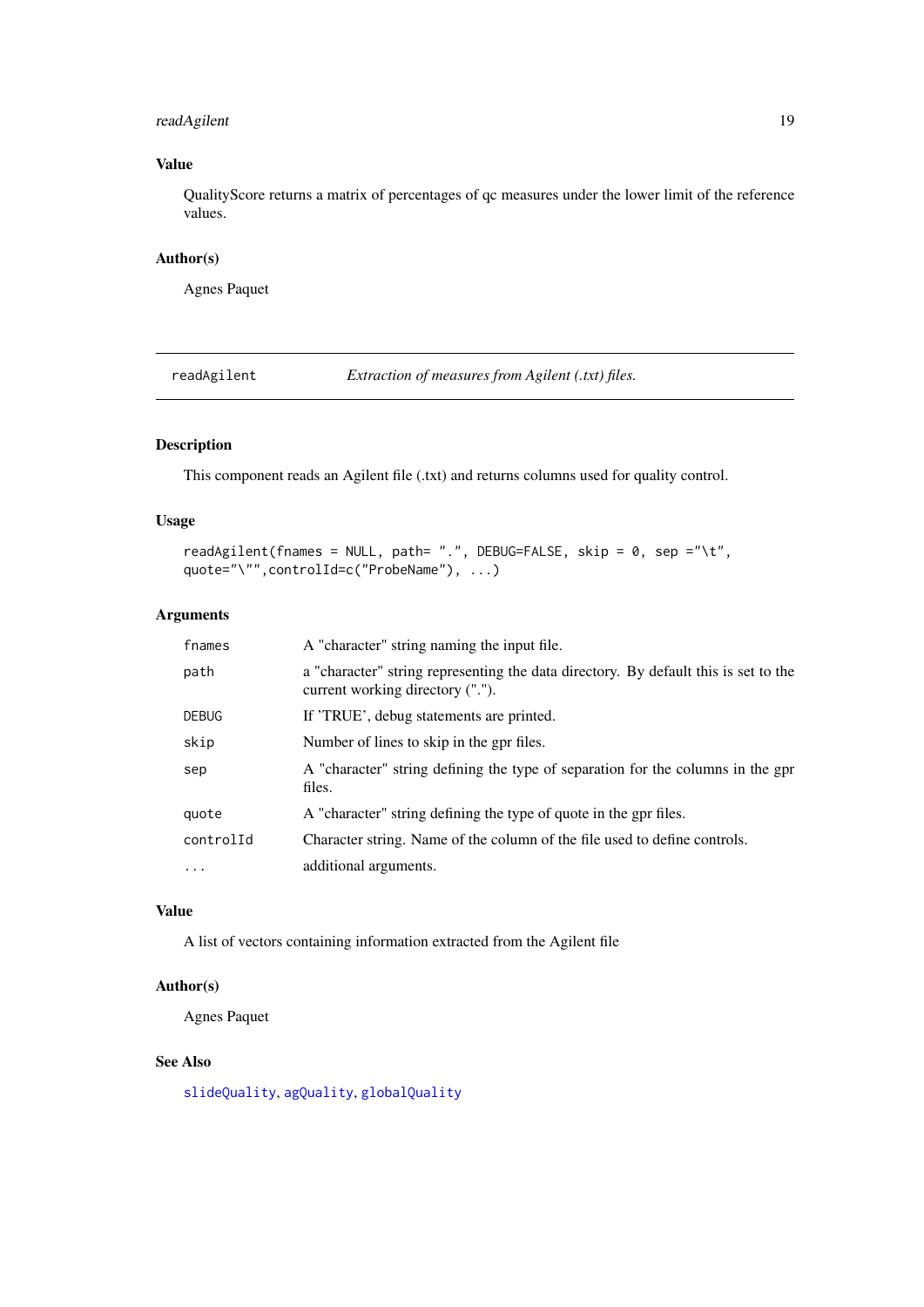<span id="page-19-0"></span>

This component reads spot type information from a tab delimited text file to a matrix.

### Usage

```
readcontrolCode(file = "SpotTypes.txt", path = NULL, sep = "\t", check.names = FALSE, controlId=c("I
```
### Arguments

| file        | Character string giving the name of the file specifying the spot types.                                                                       |
|-------------|-----------------------------------------------------------------------------------------------------------------------------------------------|
| path        | Character string giving the directory containing the file. Can be omitted if the<br>file is in the current working directory.                 |
| sep         | the field separator character.                                                                                                                |
| check.names | Logical, if 'FALSE' column names will not be converted to valid variable names,<br>for example spaces in column names will not be left as is. |
| controlId   | Character string. Name of the column of the gpr file used to define controls.                                                                 |
| $\ddotsc$   | additional arguments                                                                                                                          |

### Value

A 2 column matrix named controlCode.

### Author(s)

Jean Yee Hwa Yang, Agnes Paquet

<span id="page-19-1"></span>readGPR *Reading GenePix gpr file*

### Description

This component reads a GenePix file (.gpr) and returns columns used for quality control.

### Usage

```
readGPR(fnames = NULL, path= ".", DEBUG=FALSE, skip = 0, sep ="\t",
quote="\"", controlId="ID",...)
```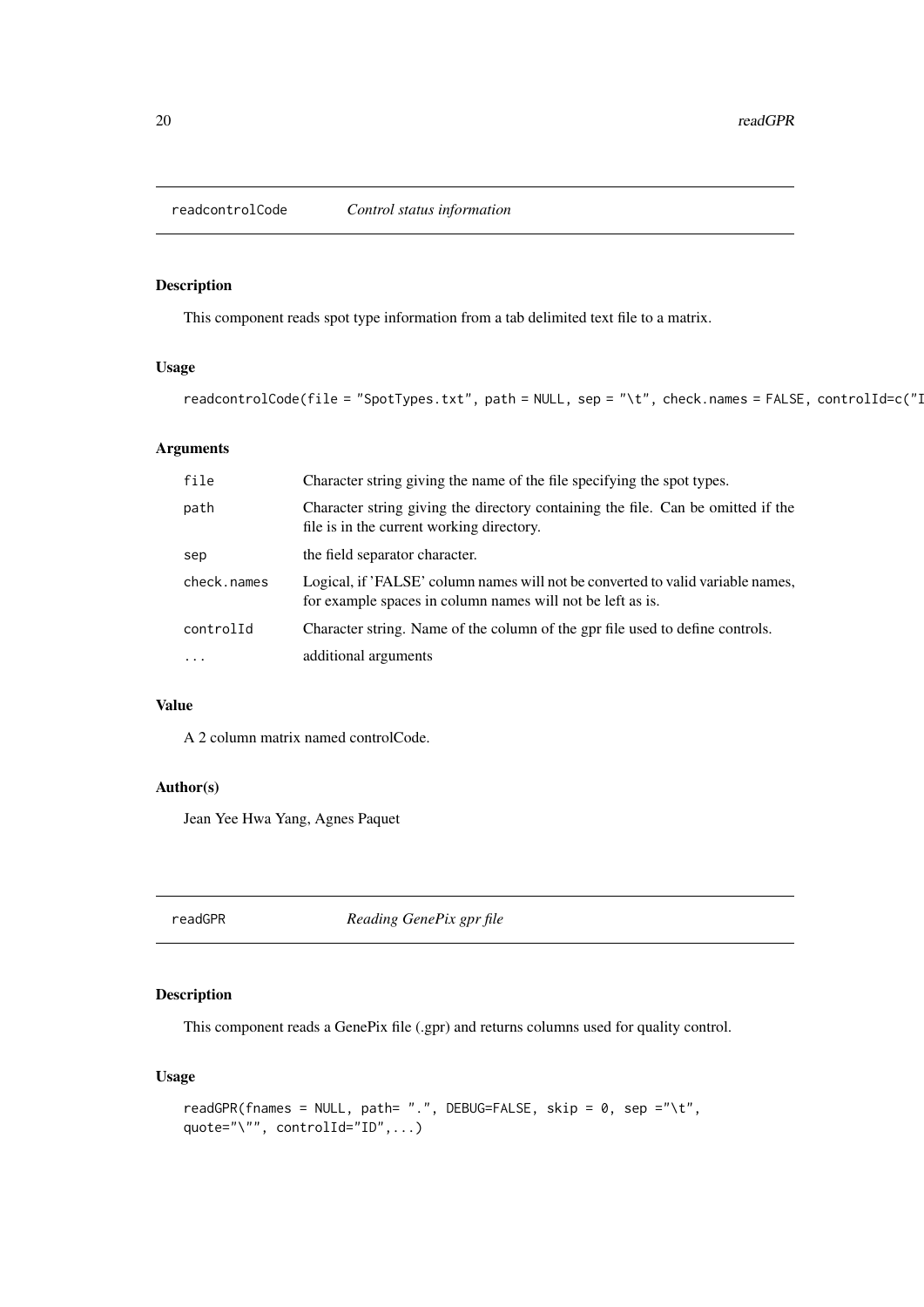### <span id="page-20-0"></span>readSpikeTypes 21

### Arguments

| fnames       | A "character" string naming the input file.                                                                             |
|--------------|-------------------------------------------------------------------------------------------------------------------------|
| path         | a "character" string representing the data directory. By default this is set to the<br>current working directory ("."). |
| <b>DEBUG</b> | If 'TRUE', debug statements are printed.                                                                                |
| skip         | Number of lines to skip in the gpr files.                                                                               |
| sep          | A "character" string defining the type of separation for the columns in the gpr<br>files.                               |
| quote        | A "character" string defining the type of quote in the gpr files.                                                       |
| controlId    | Character string. Name of the column of the gpr file used to define controls.                                           |
| $\cdots$     | additional arguments.                                                                                                   |

### Value

A list of vectors containing information extracted from the GenePix file

#### Author(s)

Agnes Paquet

### See Also

[slideQuality](#page-23-1), [gpQuality](#page-3-1), [globalQuality](#page-2-1)

### Examples

```
datadir <- system.file("gprQCData", package="arrayQuality")
if (interactive())
gprData <- readGPR(fnames="9Mm137.gpr", path=datadir)
```
readSpikeTypes *Read Spike Types File*

### Description

Read a table containing information about the doping control mixture used in the hybridization.

### Usage

```
readSpikeTypes(file = "DopingTypeFile2.txt", path = NULL, cy5col = "MassCy5", cy3col = "MassCy3", ...)
```

| file    | A "character" string giving the name of the file specifying the doping controls<br>used.                                         |
|---------|----------------------------------------------------------------------------------------------------------------------------------|
| path    | A "character" string giving the directory containing the file. By default this is<br>set to the current working directory ("."). |
| cy5col  | A "character" string describing the name of the column corresponding to the<br>controls labelled with Cy5.                       |
| cy3col  | A "character" string describing the name of the column corresponding to the<br>controls labelled with Cy3.                       |
| $\cdot$ | Additional arguments passed to "readSpotTypes"                                                                                   |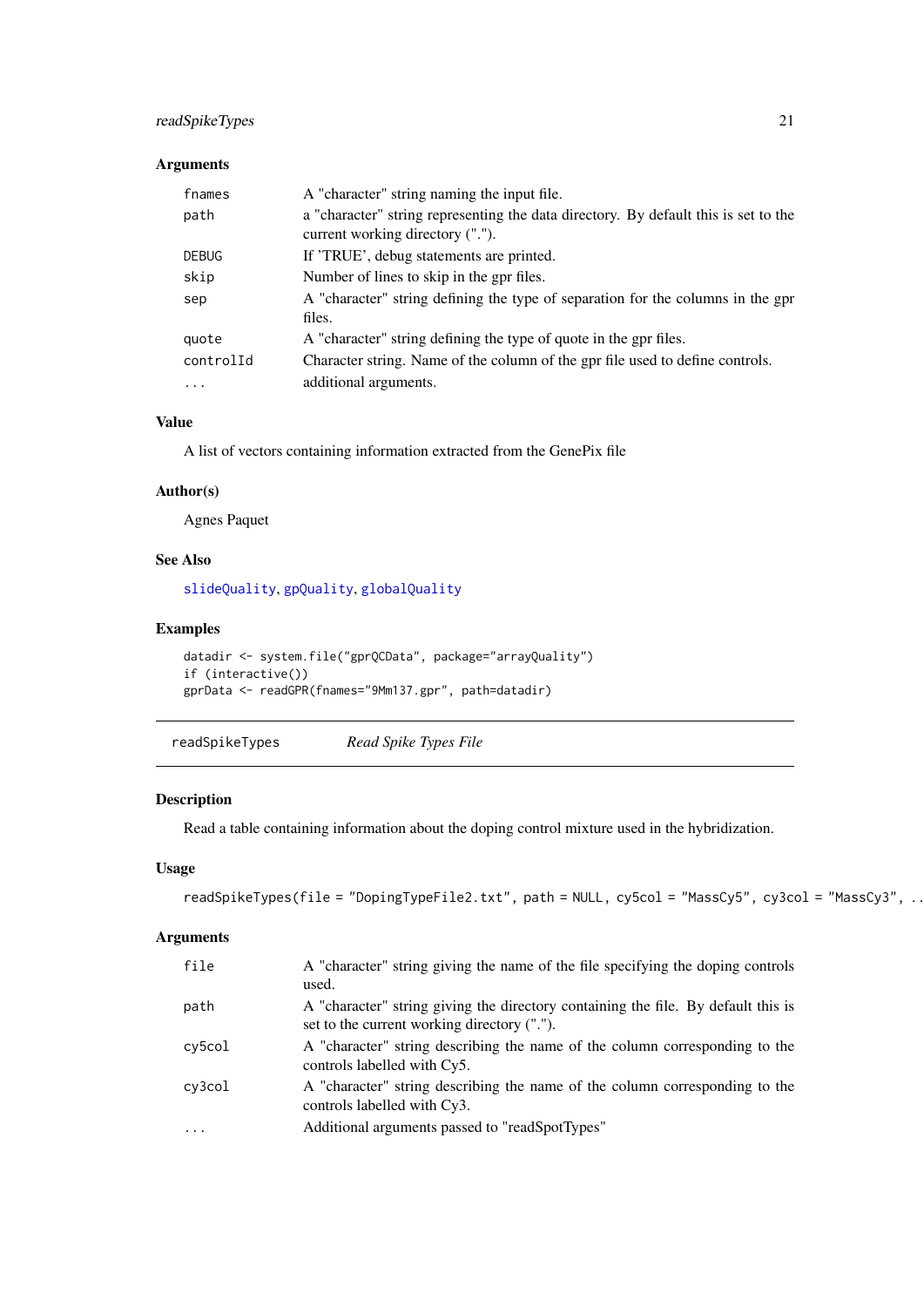### Details

The file is a text file with rows corresponding to doping controls and columns describing various experimental conditions. It must contain an oligo sequence identifier for each control, the spike type (e.g. Ambion or MJ) and the mass of each oligo spiked in each channel. By default, this function assumes that the mass unit are the same.

### Value

A list of n matrices, each matrix containing information about a unique type of spiked controls.

### Author(s)

Agnes Paquet

### Examples

```
datadir <- system.file("Meebo", package="arrayQuality")
if (interactive())
{
spikes <-
readSpikeTypes(file="StanfordDCV1.7complete.txt",path=datadir,cy5col="CY5.ng._MjDC_V1.7",cy3col="CY3.ng._MjDC_V1.7")
}
```
<span id="page-21-1"></span>

readSpot *Extraction of measures from Spot (.spot) files.*

#### Description

This component reads a Spot file (.spot) and returns columns used for quality control.

### Usage

```
readSpot(fnames = NULL, path= ".", galfile=NULL,DEBUG=FALSE, skip = 0, sep ="\t",quote="\"",control
```

| fnames       | A "character" string naming the input file.                                                                                                                           |
|--------------|-----------------------------------------------------------------------------------------------------------------------------------------------------------------------|
| path         | a "character" string representing the data directory. By default this is set to the<br>current working directory (".").                                               |
| galfile      | A "character" string naming the galfile associated with the input file. If galfile $=$<br>NULL, readSpot will use the first .gal file found in the working directory. |
| <b>DEBUG</b> | If 'TRUE', debug statements are printed.                                                                                                                              |
| skip         | Number of lines to skip in the gpr files.                                                                                                                             |
| sep          | A "character" string defining the type of separation for the columns in the gpr<br>files.                                                                             |
| quote        | A "character" string defining the type of quote in the gpr files.                                                                                                     |
| controlId    | Character string. Name of the column of the Spot file used to define controls.                                                                                        |
| $\cdots$     | additional arguments.                                                                                                                                                 |

<span id="page-21-0"></span>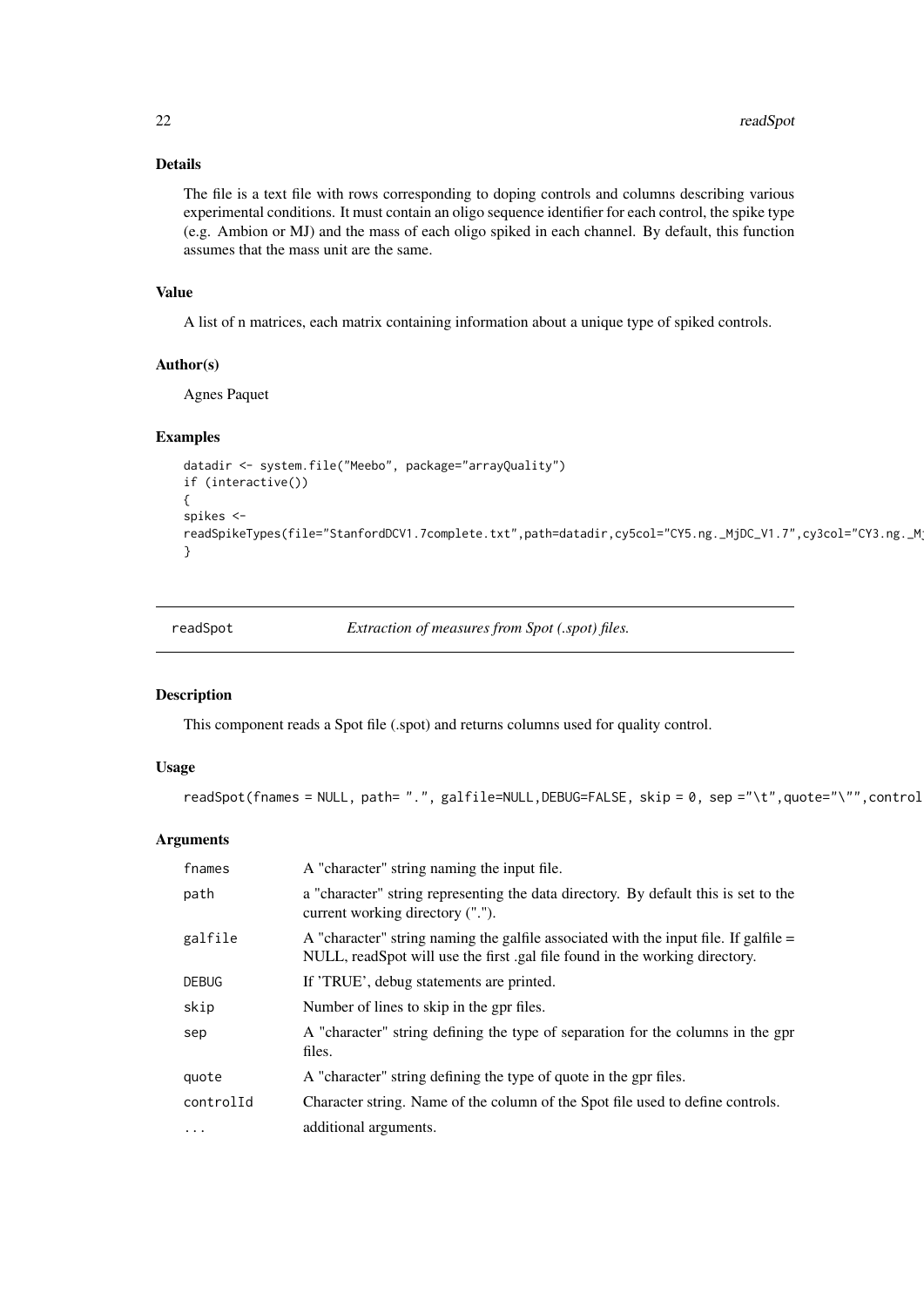#### <span id="page-22-0"></span>scaleRefTable 23

### Value

A list of vectors containing information extracted from the Agilent file

### Author(s)

Agnes Paquet

### See Also

[slideQuality](#page-23-1), [agQuality](#page-1-1), [globalQuality](#page-2-1)

<span id="page-22-1"></span>scaleRefTable *General hybridization quality scaling*

### Description

This function helps you scale quality measures in order to compare them on the same plot. It is used on reference slides to create a look-up table, which will be used to scale other slides.

### Usage

```
scaleRefTable(reference=NULL, organism=c("Mm", "Hs"))
```
### Arguments

| organism  | A "character" string naming the organism genome printed on the array, either<br>"Mm" or "Hs". By default, organism is set to "Mm". It is used to retrieve the<br>corresponding reference tables. |
|-----------|--------------------------------------------------------------------------------------------------------------------------------------------------------------------------------------------------|
| reference | A matrix resulting from global Quality, to be used as reference table to compare<br>slides. If 'NULL', the default table corresponding to organism will be used.                                 |

### Value

A matrix containing median and iqr for each quality measure for tested slides.

### Author(s)

Agnes Paquet

### See Also

[gpQuality](#page-3-1), [globalQuality](#page-2-1), [qualBoxplot](#page-16-1)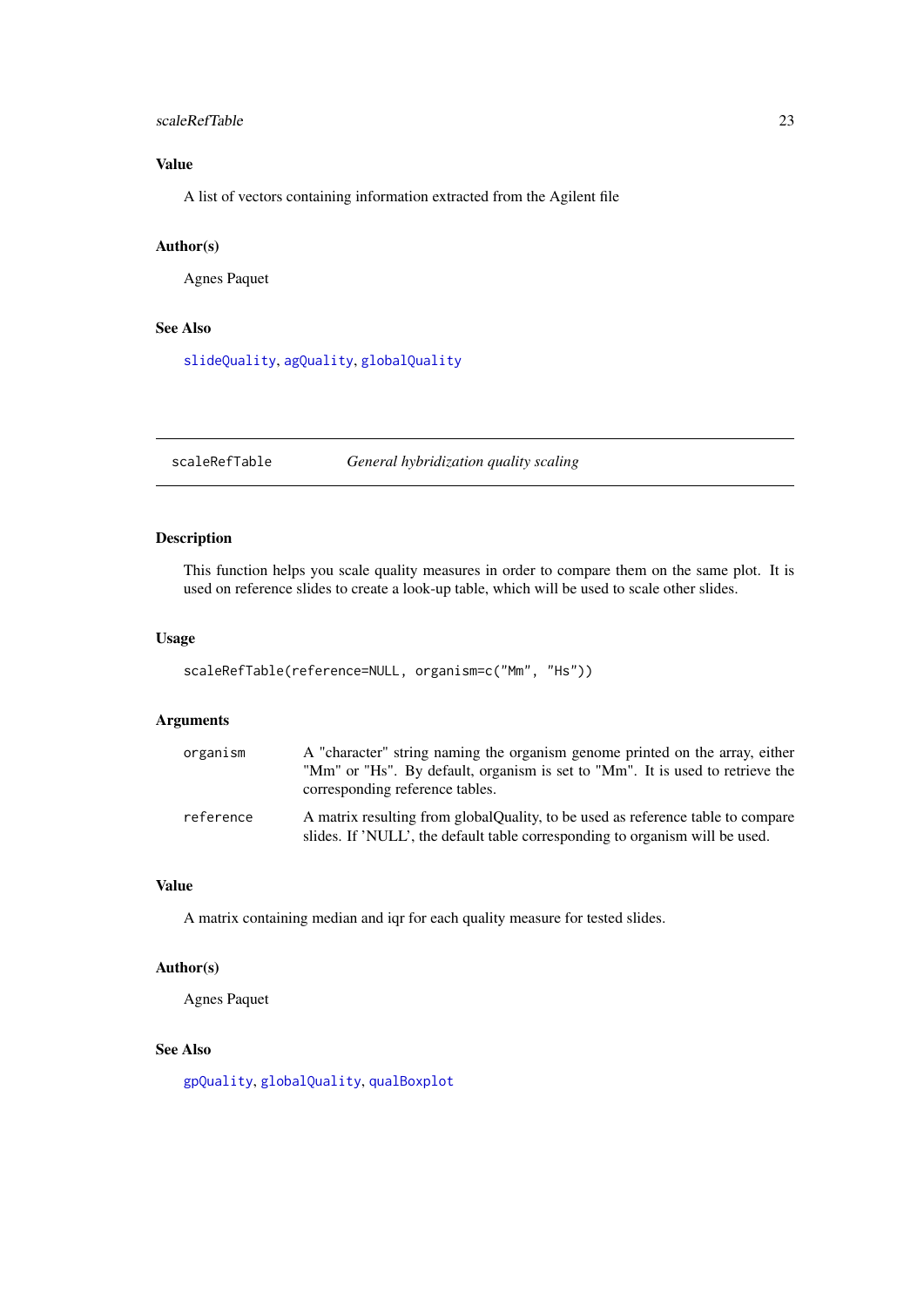<span id="page-23-1"></span><span id="page-23-0"></span>

This component uses data extracted from GenePix file to provide quality control statistics.

### Usage

```
slideQuality(gprData = NULL, controlMatrix = controlCode, controlId = c("ID", "Name"), DEBUG = FALSE
```
### Arguments

| gprData       | A list of vector, results from readGPR, containing information extracted from<br>the gpr file. |
|---------------|------------------------------------------------------------------------------------------------|
| controlMatrix | A matrix defining control status information.                                                  |
| controlId     | Character string. Name of the column of the gpr file used to define controls.                  |
| <b>DEBUG</b>  | If 'TRUE', debug statements are printed.                                                       |
| $\ddots$ .    | additional arguments                                                                           |

### Value

A matrix of numbers.

### Author(s)

Agnes Paquet

### See Also

[gpQuality](#page-3-1), [globalQuality](#page-2-1), [readGPR](#page-19-1)

### Examples

```
datadir <- system.file("gprQCData", package="arrayQuality")
if (interactive())
{
gprdata <- readGPR(fnames="9Mm137.gpr", path=datadir)
results <- slideQuality(gprdata)
}
```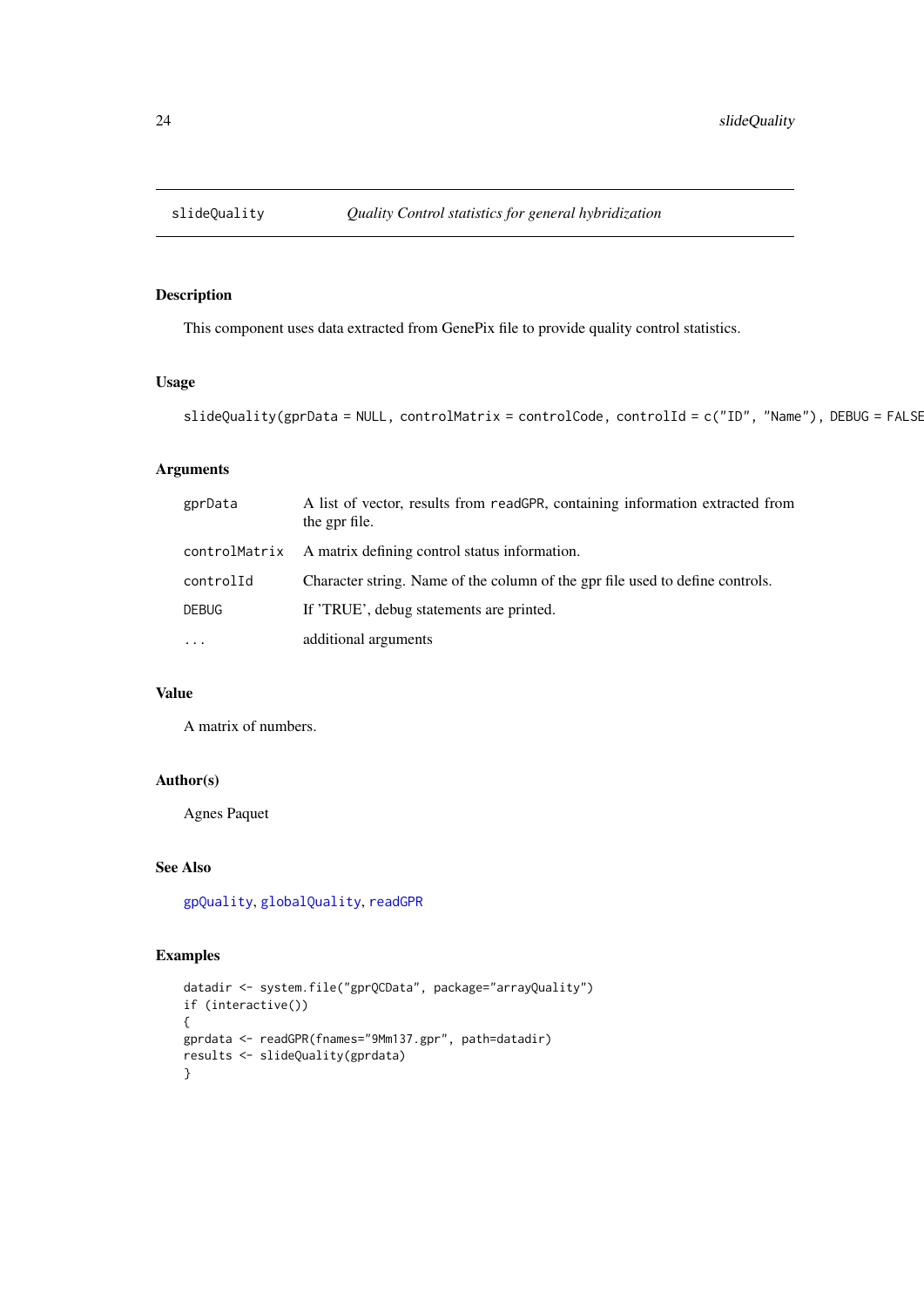<span id="page-24-1"></span><span id="page-24-0"></span>

This component provides qualitative diagnostic plots and quantitative measures for assessing general hybridization quality. All results are displayed in a HTML report. Spot format only.

### Usage

```
spotQuality(fnames = NULL, path = ".", galfile = NULL, organism = c("Mm", "Hs"),
compBoxplot = TRUE, reference = NULL, controlMatrix = controlCode,
controlId = c("ID"), output = FALSE, resdir = ".", dev= "png", DEBUG = FALSE,...)
```

| fnames        | A "character" string naming the input files.                                                                                                                                                         |
|---------------|------------------------------------------------------------------------------------------------------------------------------------------------------------------------------------------------------|
| path          | A "character" string representing the data directory. By default this is set to the<br>current working directory (".").                                                                              |
| galfile       | A "character" string naming the galfile associated with the input files. If galfile =<br>NULL, spotQuality will use the first .gal file available in the working directory.                          |
| organism      | A "character" string naming the organism genome printed on the array, either<br>"Mm" or "Hs". By default, organism is set to "Mm". It is used to retrieve the<br>corresponding reference tables.     |
| compBoxplot   | Logical. If set to 'FALSE', only qualitative diagnostic plots will be plotted.<br>gpQuality ouput will be limited to a diagnostic plot by gpr file and a marrayRaw<br>object.                        |
| reference     | A matrix resulting from globalQuality, to be used as reference table to compare<br>slides. If 'NULL', the default table corresponding to organism will be used. See<br>details for more information. |
| controlMatrix | A character matrix of n by 2 columns. The first column contains a few regu-<br>lar expression of spotted probe sequences and the second column contains the<br>corresponding control status.         |
| controlId     | Character string. Name of the column of the gpr file used to define controls.                                                                                                                        |
| output        | Logical. If 'TRUE', normalized M values corresponding to the input GenePix<br>files and quality measures are printed to a file.                                                                      |
| resdir        | A "character" string representing the directory where the results will be saved.<br>By default, this is set to the current working directory (".").                                                  |
| dev           | A "character" string naming the graphics device. This will take arguments<br>"png", "jpeg" and "ps" only. By default, dev is set to "png".                                                           |
| <b>DEBUG</b>  | If 'TRUE', debug statements are printed.                                                                                                                                                             |
| $\cdots$      | additional arguments                                                                                                                                                                                 |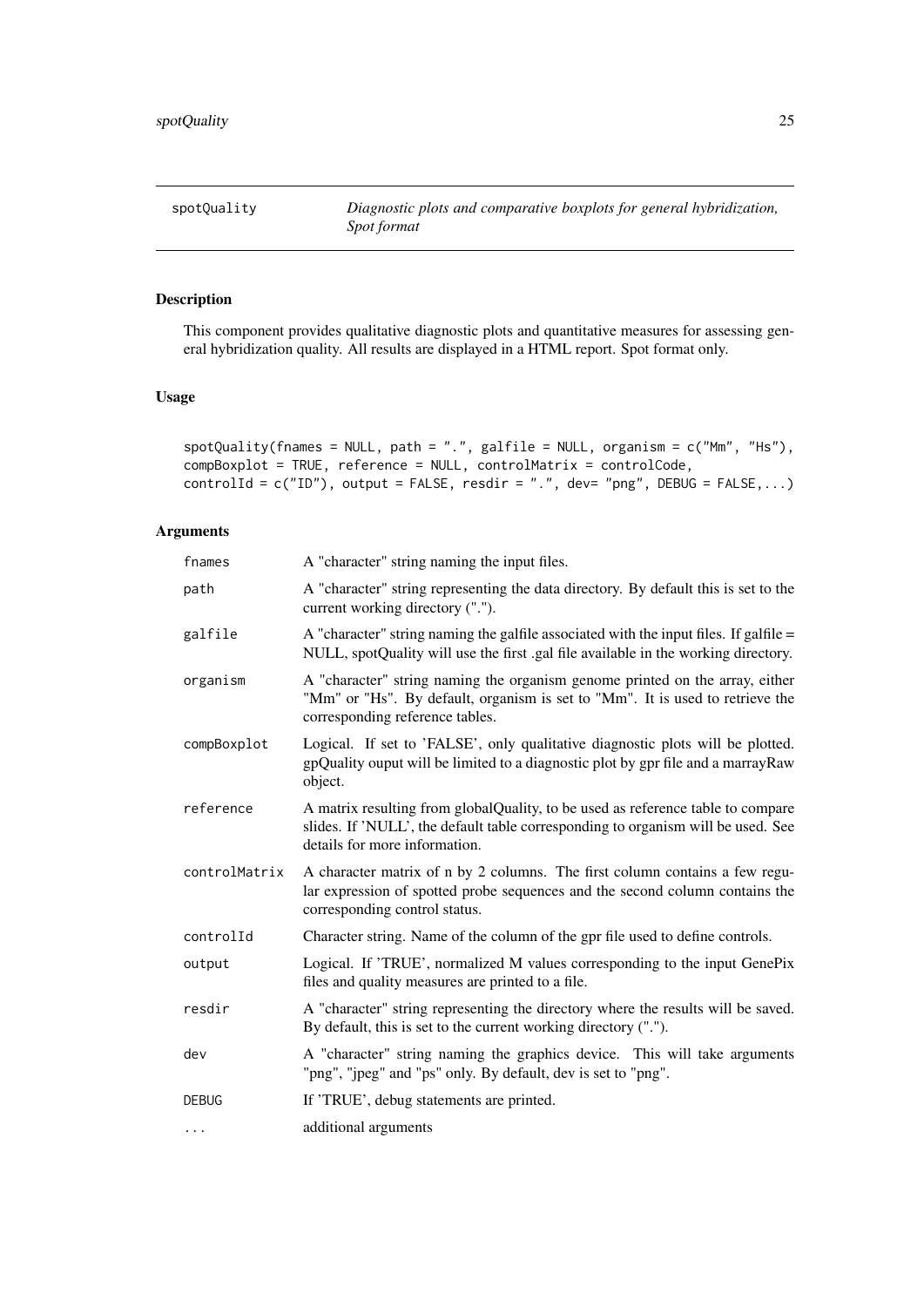### Details

agQuality returns 2 plots for each Agilent files passed as argument. The first one is a qualitative diagnostic plot, a quick visual way to assess slide quality. The second one is a comparative boxplot: each quality control measure is compared to the range obtained for a database of 'good' slides used as reference. You can use your own set of references created using globalQuality passed in the arguments "reference", or use the reference QC values stored in the datasets MmReferenceDB and HsReferenceDB. All results and quality scores are gathered in a HTML report. For more details about the QC measures and the plots, please refer to the online manual.

### Value

A list of 2 elements:

| mraw    | A marray Raw object created from the input files.            |
|---------|--------------------------------------------------------------|
| quality | A matrix containing Quality Control measures for all slides. |

### Author(s)

Agnes Paquet

### See Also

[globalQuality](#page-2-1), [qualBoxplot](#page-16-1), [readAgilent](#page-18-1)

<span id="page-25-0"></span>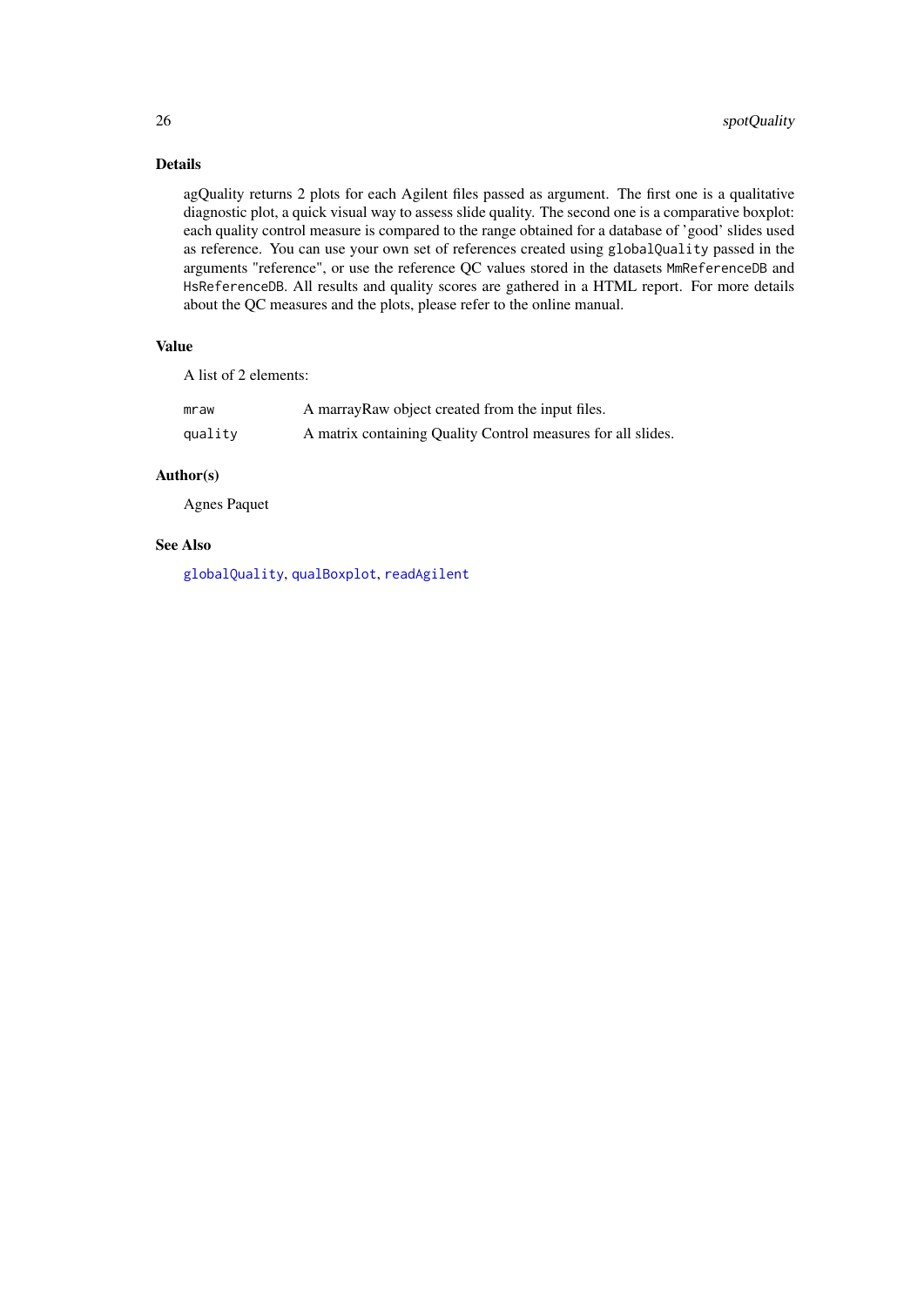# <span id="page-26-0"></span>Index

∗Topic datasets gprDB, [6](#page-5-0) MmDEGenes, [14](#page-13-0) prdata, [14](#page-13-0) ∗Topic data readSpikeTypes, [21](#page-20-0) ∗Topic dynamic heeboQuality, [6](#page-5-0) meeboQuality, [11](#page-10-0) ∗Topic hplot agQuality, [2](#page-1-0) gpQuality, [4](#page-3-0) heeboQualityPlots, [8](#page-7-0) maQualityPlots, [10](#page-9-0) meeboQualityPlots, [13](#page-12-0) PRv9mers, [15](#page-14-0) PRvQCHyb, [16](#page-15-0) qualBoxplot, [17](#page-16-0) readcontrolCode, [20](#page-19-0) spotQuality, [25](#page-24-0) ∗Topic methods Internal functions, [10](#page-9-0) ∗Topic programming globalQuality, [3](#page-2-0) qcScore, [17](#page-16-0) qualityScore, [18](#page-17-0) readAgilent, [19](#page-18-0) readGPR, [20](#page-19-0) readSpot, [22](#page-21-0) scaleRefTable, [23](#page-22-0) slideQuality, [24](#page-23-0) 12Mm250.gpr *(*prdata*)*, [14](#page-13-0) 9Mm137.gpr *(*prdata*)*, [14](#page-13-0)

agcontrolCode *(*agQuality*)*, [2](#page-1-0) agQuality, [2,](#page-1-0) *[18,](#page-17-0) [19](#page-18-0)*, *[23](#page-22-0)* arrayControls *(*Internal functions*)*, [10](#page-9-0) arrayReplicates *(*Internal functions*)*, [10](#page-9-0) arrayScal *(*Internal functions*)*, [10](#page-9-0)

BEbin.linear *(*Internal functions*)*, [10](#page-9-0)

controlCodeHeebo, *[9](#page-8-0)*

controlCodeHeebo *(*Internal functions*)*, [10](#page-9-0) controlCodeMeebo, *[14](#page-13-0)* controlCodeMeebo *(*Internal functions*)*,  $1<sub>0</sub>$ EMSplit *(*Internal functions*)*, [10](#page-9-0) getSpikeIds *(*Internal functions*)*, [10](#page-9-0) getSpikeIndex *(*Internal functions*)*, [10](#page-9-0) globalQuality, *[3](#page-2-0)*, [3,](#page-2-0) *[6](#page-5-0)*, *[18,](#page-17-0) [19](#page-18-0)*, *[21](#page-20-0)*, *[23,](#page-22-0) [24](#page-23-0)*, *[26](#page-25-0)* gpFlagWt *(*Internal functions*)*, [10](#page-9-0) gpQuality, *[4](#page-3-0)*, [4,](#page-3-0) *[8,](#page-7-0) [9](#page-8-0)*, *[12](#page-11-0)*, *[14](#page-13-0)*, *[18](#page-17-0)*, *[21](#page-20-0)*, *[23,](#page-22-0) [24](#page-23-0)* gprDB, [6](#page-5-0) heeboQuality, [6,](#page-5-0) *[9](#page-8-0)*

heeboQualityPlots, *[8](#page-7-0)*, [8](#page-7-0) HeeboSpotTypes, *[9](#page-8-0)* HeeboSpotTypes *(*Internal functions*)*, [10](#page-9-0) HsReferenceDB *(*gprDB*)*, [6](#page-5-0)

index.html *(*gprDB*)*, [6](#page-5-0) Internal functions, [10](#page-9-0)

maQualityPlots, *[9](#page-8-0)*, [10,](#page-9-0) *[14](#page-13-0)* meeboQuality, *[8](#page-7-0)*, [11,](#page-10-0) *[14](#page-13-0)* meeboQualityPlots, *[12](#page-11-0)*, [13](#page-12-0) MeeboSpotTypes, *[14](#page-13-0)* MeeboSpotTypes *(*Internal functions*)*, [10](#page-9-0) MmDEGenes, [14](#page-13-0) MmReferenceDB, *[4](#page-3-0)* MmReferenceDB *(*gprDB*)*, [6](#page-5-0)

outputNormData *(*Internal functions*)*, [10](#page-9-0)

prdata, [14](#page-13-0) PRv9mers, [15](#page-14-0) PRvQCHyb, [16](#page-15-0)

qcScore, [17](#page-16-0) qpBEplot.linear *(*Internal functions*)*, [10](#page-9-0) qpBoxplotMeebo *(*Internal functions*)*, [10](#page-9-0) qpDotPlots *(*Internal functions*)*, [10](#page-9-0) qpDotPlotsEEBO *(*Internal functions*)*, [10](#page-9-0) qpDotPlotsMeebo *(*Internal functions*)*, [10](#page-9-0)